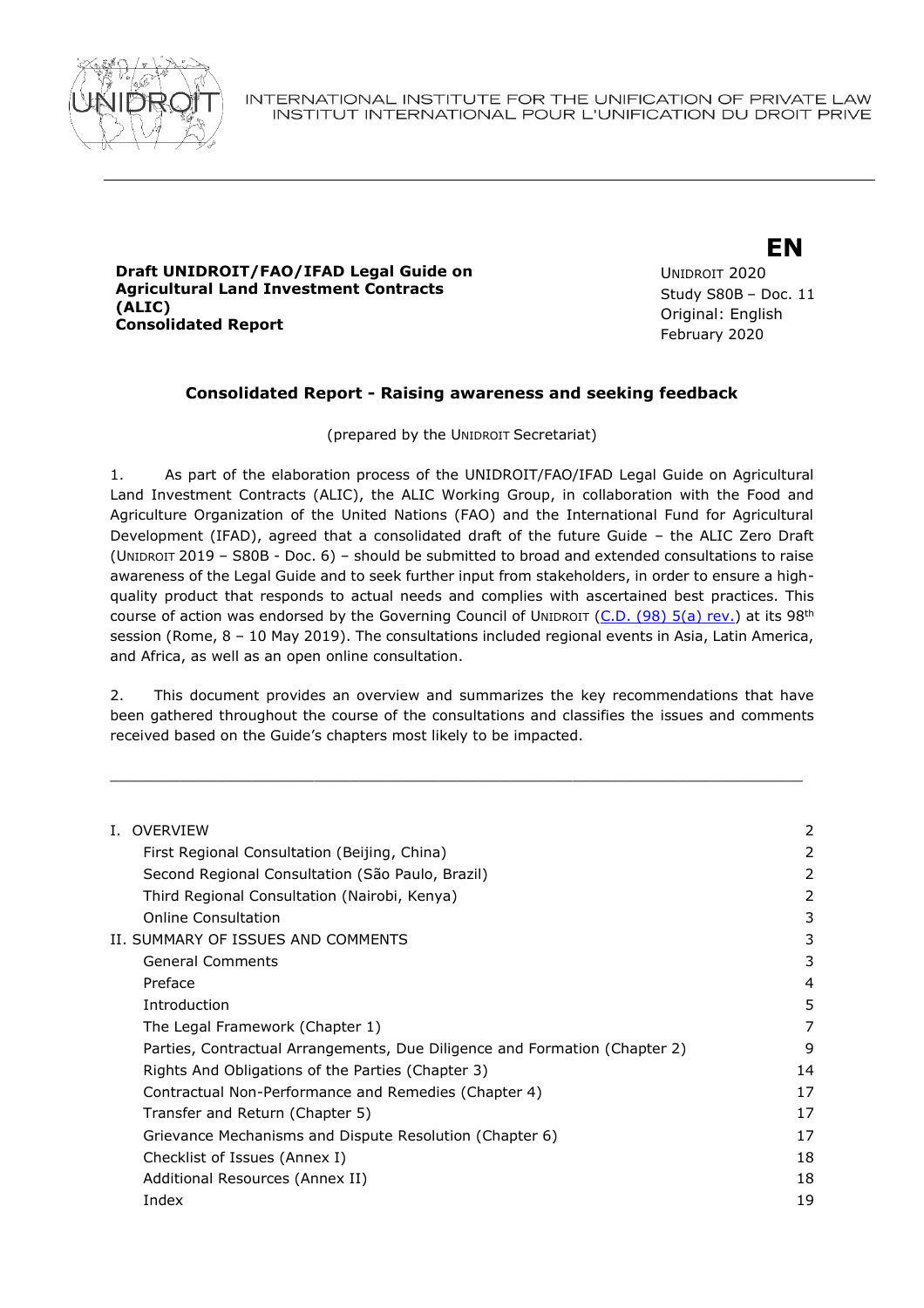### <span id="page-1-0"></span>**I. OVERVIEW**

3. The first section of this consolidated report provides a brief explanation of each consultation event that took place in 2019 to raise awareness of the ALIC Zero Draft. For more information on the feedback received please refer to the specific report for each consultation event available at the UNIDROIT [website.](https://www.unidroit.org/work-in-progress/agricultural-land-investment/online-consultation)

#### <span id="page-1-1"></span>**First Regional Consultation** (Beijing, China)

4. As part of a high-level conference entitled "UNIDROIT and China: The Cape Town Convention, Investing in Agriculture and UPICC", UNIDROIT delivered its first regional consultation on the ALIC Zero Draft in Beijing on 9 July 2019. The event was hosted by the University of International Business [and Economics \(UIBE\)](http://www.uibe.edu.cn/) and co-sponsored by the United Nations Food and Agriculture Organization (FAO) and the International Fund for Agricultural Development (IFAD). The event brought together governmental representatives, academics, legal experts, international organisations and private sector stakeholders to examine the key issues addressed by the future Legal Guide. Session 1 of the workshop focused on introducing the Guide, addressing issues relating to land tenure rights and responsible investments as founding principles and discussing the Chinese legal context of agriculture and land investment. Session 2 further explored other key issues including the parties' obligations, IFAD's experience in the Asia Region, and remedies for non-performance and dispute resolution.

#### <span id="page-1-2"></span>**Second Regional Consultation** (São Paulo, Brazil)

5. The second regional consultation on the future UNIDROIT/FAO/IFAD Legal Guide on Agricultural Land Investment Contracts (ALIC) was held on 9 August 2019 in Brazil at the University of São Pau[lo's Faculty of Law \(USP\)](http://www.law.usp.br/) and co-sponsored by the United Nations Food and Agriculture Organization (FAO) and the International Fund for Agricultural Development (IFAD). As part of the finalization of the future Legal Guide, the workshop was designed to facilitate feedback on the "ALIC Zero Draft" from stakeholders in Latin America, including investors' legal counsels, government officials, non-governmental organisations, academics and private sector representatives. Simultaneous interpretation was provided at the Workshop in English and Spanish. The workshop was organized in two sessions with speakers and key discussants sharing their views on Agricultural Land Investment Contracts in Brazil and Latin America (Session 1) and presenting their comments and inputs for improvement of the Guide (Session 2).

#### <span id="page-1-3"></span>**Third Regional Consultation** (Nairobi, Kenya)

6. The third regional consultation on the future UNIDROIT/FAO/IFAD Legal Guide on Agricultural Land Investment Contracts (ALIC) was held on 23 October 2019 in Kenya at the Strathmore [University Law School](http://www.law.strathmore.edu/) and co-sponsored by the United Nations Food and Agriculture Organization (FAO) and the International Fund for Agricultural Development (IFAD). As part of the finalisation of the future Legal Guide, the workshop was designed to facilitate feedback on the "ALIC Zero Draft" from stakeholders in Africa, including investors' legal counsels, government officials, nongovernmental organisations, academics and private sector representatives. The workshop was organized in four sessions: to provide an overview of the Guide and its primary objectives (Session 1); to delve into the key issues of drafting and implementing responsible agricultural land investment contracts (Session 2); to strike the right balance between the rights and obligations of the parties in Africa (Session 3); and to explore remedies and dispute resolution in the context of agricultural land investment contracts (Session 4).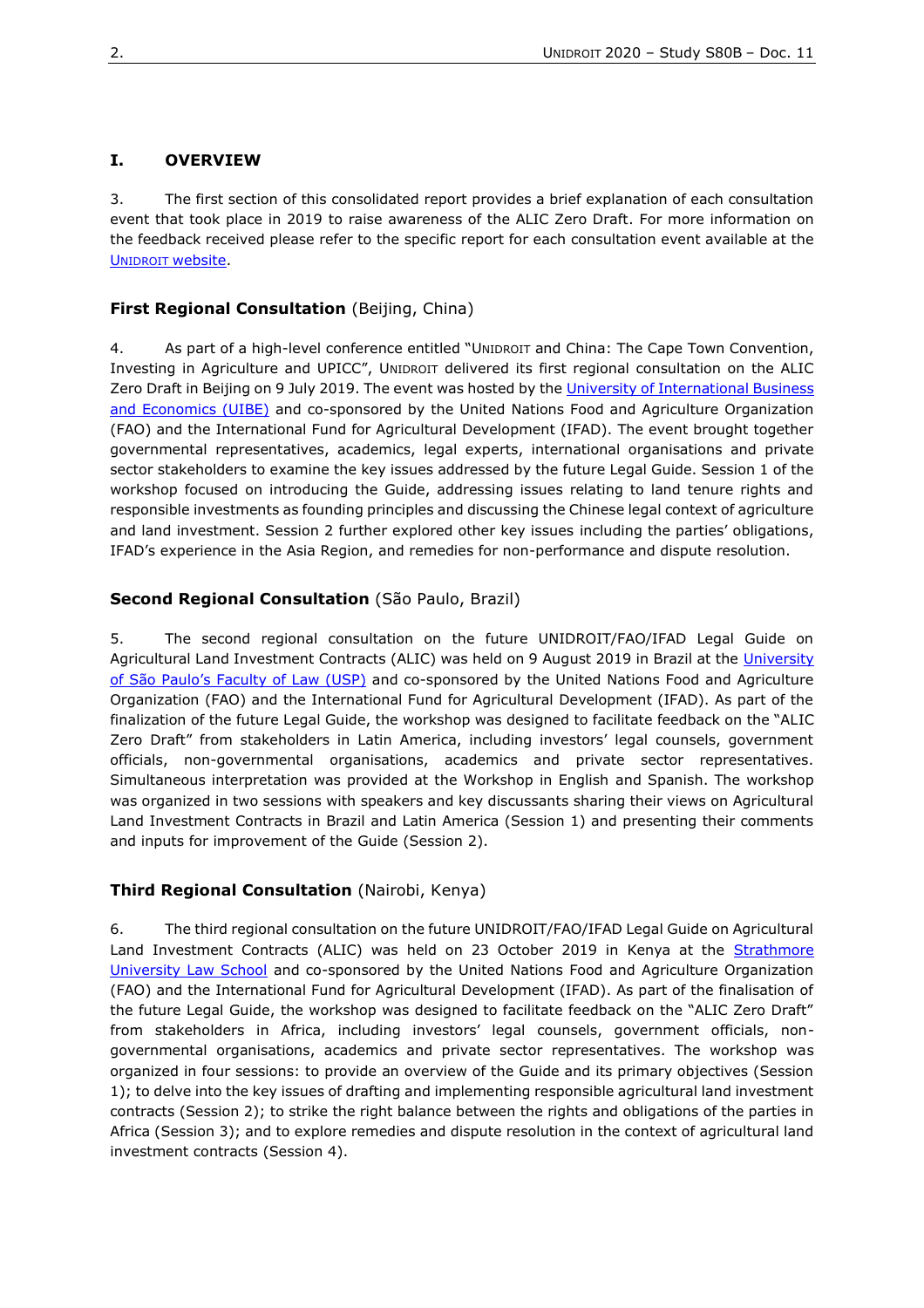## <span id="page-2-0"></span>**Online Consultation**

7. A dedicated UNIDROIT [online consultation webpage](https://www.unidroit.org/work-in-progress/agricultural-land-investment/online-consultation) was established to provide background information on the project's history and links to the relevant texts and material. Parties interested in the proposed Guide were invited to send feedback, including public authorities/state counsels, private sector/businesses, civil society organisations, academic institutions, and the public at large. Contributors were also invited to send comments concerning the general approach of the Guide or on specific chapters, sections or issues, in particular with respect to redundant content, insufficient treatment or gaps in the addressed issues. Comments were sent electronically to [alic@unidroit.org.](mailto:alic@unidroit.org)

# <span id="page-2-1"></span>**II. SUMMARY OF ISSUES AND COMMENTS**

## <span id="page-2-2"></span>**General Comments**

8. [Online UNIDROIT/United States of America] – **Include an executive summary** that highlights the key points of each section instead of several introductory sections, such as a preface, executive summary and introduction.

9. [Online UNIDROIT/United States of America] – **Streamline the content**. Eliminate unnecessary repetition and duplication of issues through internal cross-references and references to existing guidance. For example, the discussion of the treatment of legitimate tenure right holders in Chapter 2, section I and II.C is repeated in the Introduction, section II.B.

10. [Online FSN Forum/Yixin Xu] - **Adopt a consistent structure across all sections**. It would be useful to give guidance from different perspectives and follow the same order of discussion on every issue. For example, in Part I Chapter 2 about legitimate tenure rights, the Guide can start with the rights and responsibilities of the investors, then move to local tenure rights holders, the grantor, the local or national regulator, NGOs and third parties afterwards. This order could be followed always throughout all chapters.

11. [Online FSN Forum/Wei Yin] – **Review order of content and keywords of each paragraph**. As a Guide for different stakeholders and to be adopted by different parties, its structure and content needs to be clear and easy to read and follow. Although the table of contents follows a clear order, in the chapters, the content is not always in a proper order and the main point of each paragraph is not presented in a reader-friendly way.

12. [Online FSN Forum/Wei Yin] – **Review the emphasis placed on human rights**. The instruments forming the basis of the Guide mainly focus on human rights, while other relevant social and environmental elements are not as prevalent.

### 13. [Nairobi /James Gathii] – **Clarify if the Guide addresses human rights, environmental, and social concerns as externalities and verify how the Guide addresses issues related to climate change**.

14. [Nairobi /Joseph Kieyah] – **Include considerations of mismanagement of public land, invisible commercial value, and undefined property rights.** Regarding land investment contracts, the following law and economic issues should be further considered: internalization of externalities, land grabbing, mismanagement of public land, invisible commercial value of the assets, and undefined property rights.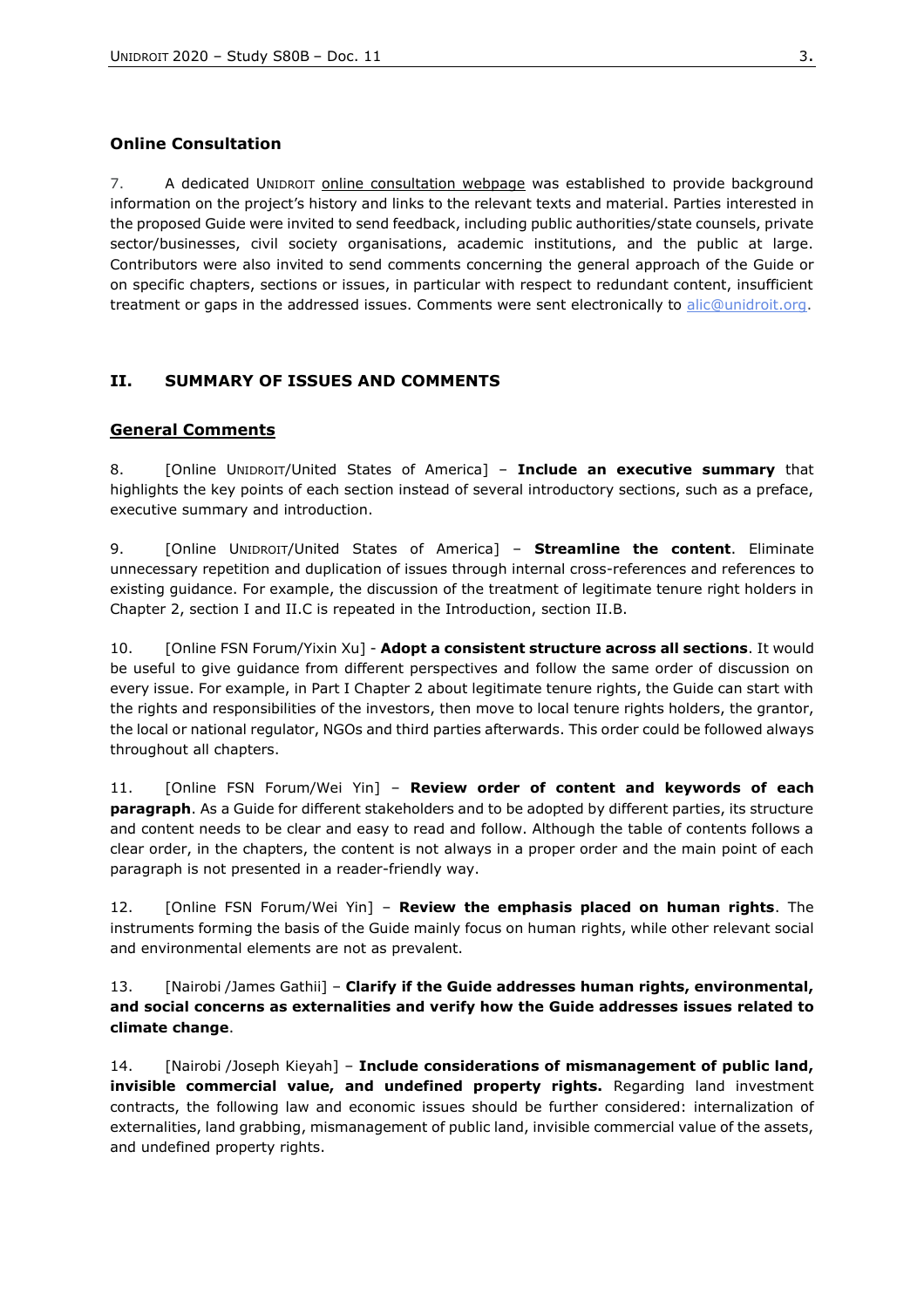15. [Online UNIDROIT/United States of America] – **Highlight prior UNIDROIT work** to demonstrate the rationale for UNIDROIT's work in this area and the relationship between Guide and prior work.

16. [Online UNIDROIT/Jeannette Tramhel] – **Verify heading formatting**. Chapter 6, III.B. – heading on page 9 not the same as on page 124; Annex II. – heading not the same as on page 132.

# <span id="page-3-0"></span>**Preface**

17. [Online Unidroit/Jeannette Tramhel] – "I. Overview and purpose". As currently written, **preface gets into the discussion instead of telling reader what Guide will discuss.** How about following the approach of the Contract Farming Guide ("CFG")?

18. [Online UNIDROIT/Dima Abdallah] – "Preface 1. Introduction". **Restate how the right to adequate food is linked to other Human Rights** most importantly the right to health, right to life, right to education, as well as Employment Rights.

19. [Online UNIDROIT /José Manuel Schütt] – "Preface 3. Investment options". **Clarify that the Guide discourages the** *definitive* **transactions of tenure and related rights to investors**.

20. [Online Unidroit/Jeannette Tramhel] – "Preface 3. Investment options". **Clarify the investment options**. Preface 3 says "investments involving transactions of tenure… are not the preferred option…" and Preface 4 says "The guide focuses on [ALIC]s involving a transaction of tenure…" This is very confusing for the reader. Maybe something to clarify – "Nonetheless, such [ALIC] continue to be popular and therefore, in order to promote more responsible investment, this Guide…" etc.

21. [Beijing/Haicong Zuo] – "Preface 5. Purpose". **Include elimination of poverty** as a purpose of the Guide.

22. [Nairobi/Elizabeth Gachenga] – "Preface 5. Purpose". **Include reference to the Brundtland report** and reiterate from the beginning that the guidelines are not a minimum standard but rather a tool for achieving the sustainable development aspiration.

23. [Nairobi/John Bosco Suuza] – "Preface 5. Purpose". **Clarify to what extent the Guide is intended to be a tool for influencing policy and law regarding land ownership and management**.

24. [Online Unidroit/Jeannette Tramhel] – "II. Approach and how to use the Guide**". Review content presented in this section**. Some of these would fit better under Part I. (e.g., target audience)

25. [Online UNIDROIT/University of Washington Students] – "Preface 6. In general". **Further explain why pursuing sustainable investments is mutually beneficial to the company and the local community by adding the following sentences:** "Pursuing sustainable business objectives is essential in agricultural land investment contracts, as short-term objectives may lead to diminished resources, complex litigation, market failures, or weakened rapport with both consumers and communities. This Guide provides essential considerations that will allow investors to meet long-term business objectives by taking into account the needs of the local communities in which they invest."

26. [São Paulo/Rabih Nasser] – "Preface 6. In general". **Clarify the relation between the guide and other sources of regulation**. Recognize the challenge to ensure the Guide's relevance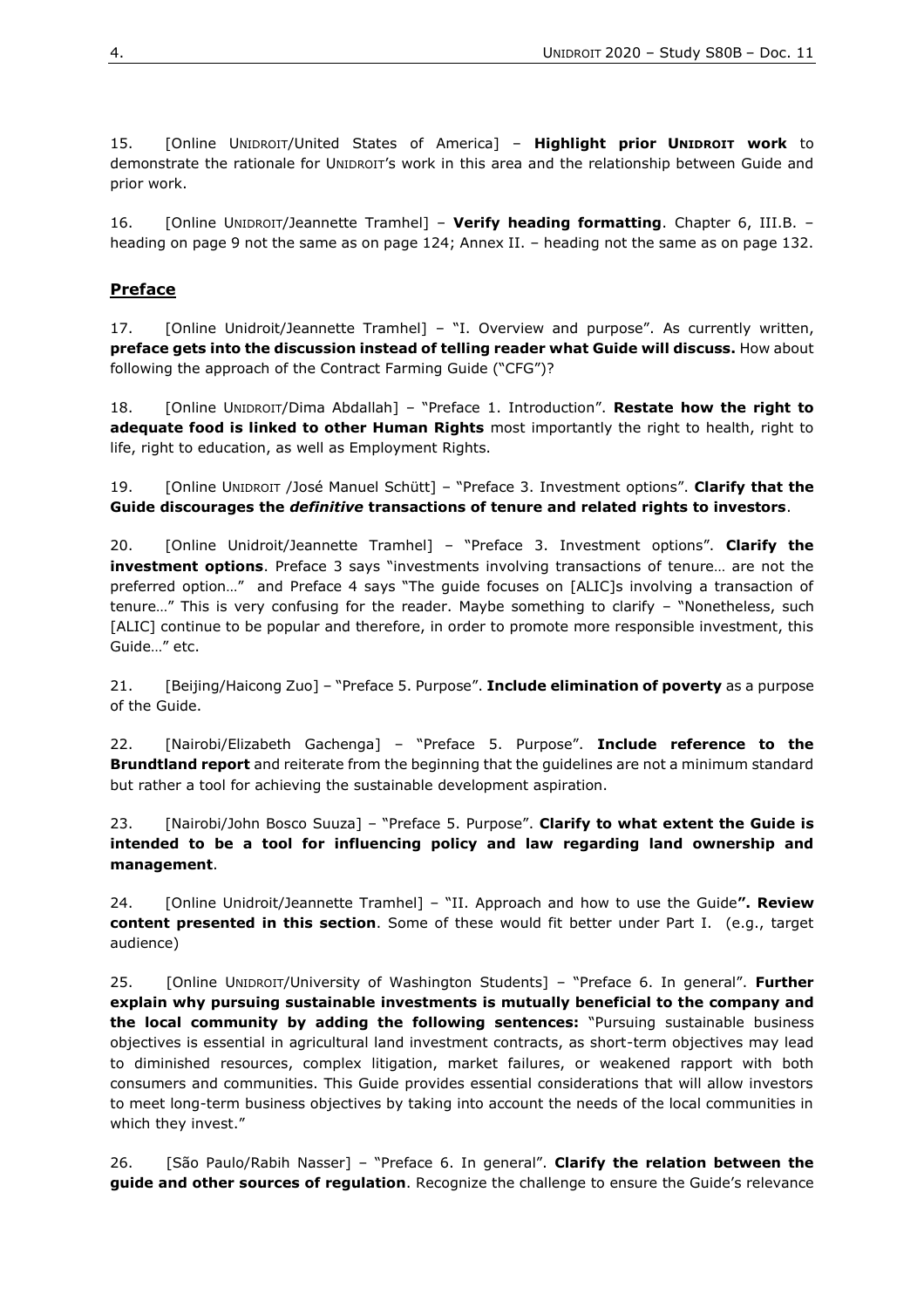in the current scenario of multiple sources of regulations, that is, in a scenario marked by state, interstate, as well as private regulation instruments.

27. [Online UNIDROIT/José Manuel Schütt] – "Preface 6. In general". **Clarify that the Guide does not address foreign mandatory rules**.

28. [Beijing/Jingxia Shi] – "Preface 7. Generality". **Include recommendations of best practices.**

29. [Beijing/Yongmin Bian] – "Preface 7. Generality". **Provide more detailed guidelines for the implementation of topics with existing general guides.** 

30. [Beijing/Yongmin Bian] – "Preface 8. References". **Compile references of best practices to help people understand how the Guide may work in different regions and countries.** 

31. [Online Unidroit/Jeannette Tramhel] – "Preface 9. Target audience". **Review writing style**. Confusing as written – "The Guide is .... contracts, including for whether acting for investors.....The Guide might also.... including by legislators.

## <span id="page-4-0"></span>**Introduction**

32. [Online Unidroit/Jeannette Tramhel] – "Intro 1. The need in general". The need for agricultural investment could be expanded upon, with SDG #2 as the overarching goal. Make reference to the specific indicators, specifically 2A to increase investment and 2.3 to double productivity, but in balance with 2.3 to ensure secure and equal access to land, and particularly 2.4 to ensure sustainable food production systems. Then you can refer back to that later in the sections on EIA, etc.

33. [Online Unidroit/Jeannette Tramhel] – "Intro. 2. Forms and impacts". **Follow the Contract Farming Guide**. Begin by explaining ALIC – what is it? As written, Guide gets ahead of itself and jumps into the problems and threats without explaining ALIC. Part II.A, Intro 12 where ALIC is defined seems to come "too late" in the introduction.

34. [Online Afronomics/Tomaso Ferrando] – "Intro. 2. Forms and impacts". **Pay more attention to the context of global value chains** and how they can multiply the relevant spaces of engagement and challenge the traditional notion of jurisdictional spaces and fragmentation.

35. [Online FSN Forum/Wei Yin] – "Intro. 5. Improving contracts". **Clarify reference to "other international instruments"**.

36. [Online Unidroit/Jeannette Tramhel] – "II. Scope of the Guide". In Scope, state clearly what is and what is not being covered by Guide.

37. [Online UNIDROIT/Federica Violi] – "Intro. 12. Key terms". **Include definition of the notion of agricultural land** specifying that the scope of "agricultural land" includes land used for the growing (and in certain cases the processing of) agricultural produce destined both for human consumption and for other uses (such as cotton, rubber, jatropha).

38. [Online Afronomics/Bayo Majekolagbe] – "Intro. 12. Key terms". **Clarify if the Guide includes, for instance, lands for agricultural bioenergy or if it is limited to food agriculture**.

39. [Online Unidroit/Jeannette Tramhel] – "Intro. 13. Diversity of possible parties". Might stakeholders also include NGOs? CSOs? Ag/Development agencies?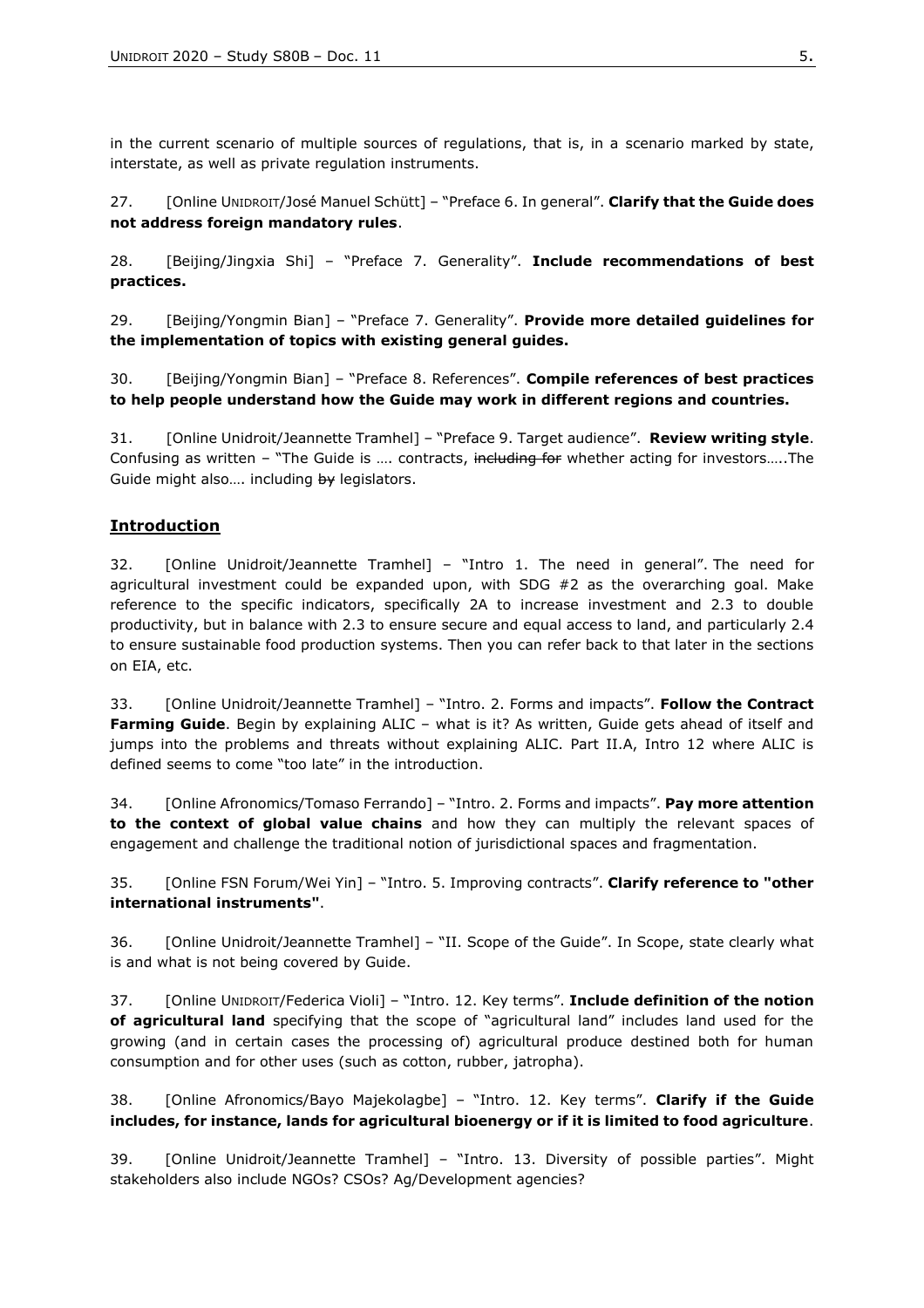40. [Online Unidroit/Jeannette Tramhel] – "Intro. 16. Key terms". Definitions need work. For example, perhaps instead of "government" as defined, it appears to intend to define "government land granting authority"?

41. [Online FSN Forum/Fabiano de Andrade] – "Intro. 16. Key terms". **Include definition of responsible investments**. It is necessary to provide a definition of the term "responsible investments" and to maintain consistency, as "responsible investment" and "responsible and sustainable" are used interchangeably. Suggested definition: Responsible agriculture investment is the "creation of productive assets and capital formation, which may comprise physical, human or intangible capital, oriented to support the realisation of food security, nutrition and sustainable development". It requires "respecting, protecting and promoting human rights, including the progressive realisation of the right to adequate food in the context of national food security", and "entails respect for gender equality, age, and non-discrimination and requires reliable, coherent and transparent laws and regulations" (CFS RAI Preamble). The VGGT further adds that responsible investments should "do no harm, safeguard against dispossession of legitimate tenure right holders and environmental damage" (VGGT 12.4). In addition, the VGGT notes that while States "should promote responsible investments in land, fisheries and forests" (12.1) and "provide safeguards to protect legitimate tenure rights, human rights, livelihoods, food security and the environment" (12.6), investors also have a "responsibility to respect national law and recognize and respect tenure rights of others and the rule of law" (12.12)".

42. [Online UNIDROIT/Jeannette Tramhel] – "Intro. 16. Key terms". **The notion "responsible investment" could be defined by adding a quote directly from the source documents**, to explain that, "Responsible investment in agriculture means investment that complies with the RAI Principles. It is investment in agriculture that 'enhances food security and nutrition and supports the progressive realization of the right to adequate food in the context of national food security; that makes a significant contribution to enhancing sustainable livelihoods, etc."

43. [Online FSN Forum/Wei Yin] – "Intro. 16. Key terms". **Include definition of sustainable investments**. It would be helpful if the Guide can provide a definition of "sustainable investment" and "responsible and sustainable investment"'. In academic papers, policy papers and some international soft law instruments or statements, these terms do not have a shared or unified definition, but usually there are some key elements that could be used to define these terms.

44. [Nairobi/Robert Kibugi] – "Intro. 16. Key terms". **Include definition of sustainable development**. Clarify what sustainable development refers to in the Guide, is it ecologically sustainable development? What are the key aspects and interests that need to be balanced: social, economic, environmental, cultural, political, and others and what should be the outcome of the balancing?

### 45. [Online UNIDROIT/Caitlin Ryan] – "Intro. 16. Key terms". **Clarify what the term "responsible" entails since it can be defined differently by different parties, depending on their interests.**

46. [Online FSN Forum/Wei Yin] – "Intro. 16. Key terms". **Include a definition of local community**. The definition of "local community" in the ALIC Guide is not clear. In addition, it should be noted that in some countries, such an entity would not be in the legal position to sign a land contract with investors.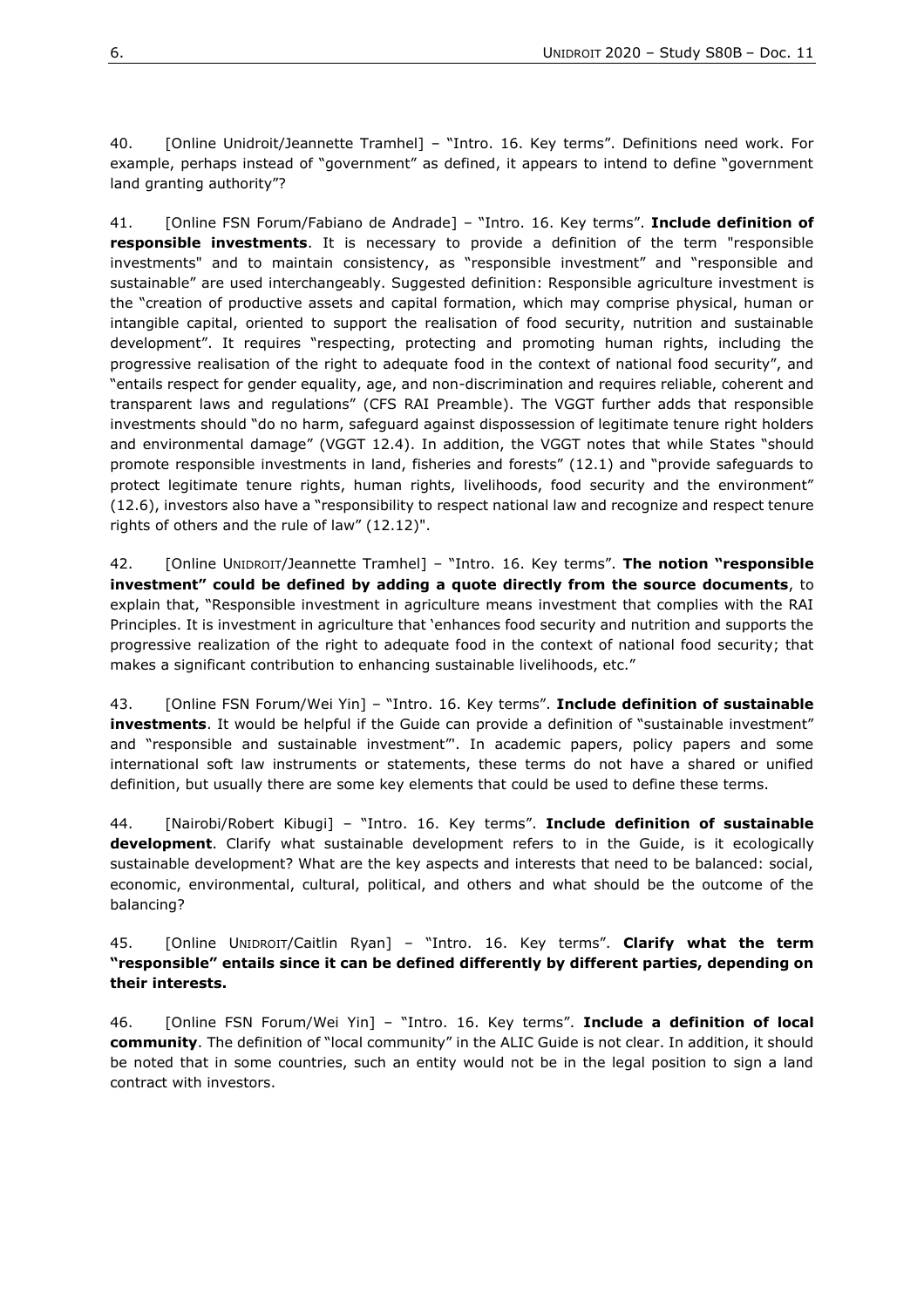# <span id="page-6-0"></span>**The Legal Framework** (Chapter 1)

47. [Beijing/Zangchun Gan] – "1.1. Overview". **Further explain some legal terms for precise translation**, such as for "tenure rights". The word 'tenure' comes from the Common law system, and we could not find a word for it in the Chinese legal context.

48. [Beijing/Yongmin Bian] – "1.2. Interplay between domestic law and the contract". **Adapt legal terms and concepts used in the ALIC Guide to the domestic legal context**, for instance, "tenure rights" is a term that does not exist in the Chinese legal context.

49. [Online UNIDROIT/José Manuel Schütt] – "1.2. Interplay between domestic law and the contract". **Expand more on the application of extraterritorial jurisdiction and foreign law** when compliance with public policy and mandatory rules of other State(s) is necessary and not available in the host country; when the application of foreign law could result from the enforcement of a foreign judgment that relates to or has effects on the contractual relationship of the parties; and under a choice of law agreement.

50. [Online Afronomics/Tomaso Ferrando] – "1.2. Interplay between domestic law and the contract". **Highlight that private and public investors cannot disentangle their actions from the extraterritorial obligations** that their home States have to guarantee that no national is involved in the violation of human and environmental rights abroad.

51. [Online UNIDROIT/José Manuel Schütt] – "1.3. Freedom of contract". **Mention that the contracting parties may agree to apply different laws to different parts of their contractual agreement**. Include reference to Articles 11 of the Inter-American Convention on the Law Applicable to International Contracts, and 11.2. of the Hague Principles on Choice of Law in International Commercial Contracts.

52. [Online UNIDROIT/Caitlin Ryan] – "1.6. Roadmap". **Advise investors to understand not only the gaps in law, but also the host State's capacity and political will for implementation of law**.

53. [Online FSN Forum/Fabiano de Andrade] – "1.8. Domestic legal system in general". **Clarify role of the national laws of the investor's country**. The VGGT (12.15) say that when states invest or promote investments abroad, they should ensure that their conduct is consistent with the protection of tenure rights, food security, etc.

54. [Online UNIDROIT /José Manuel Schütt] – "1.8. Domestic legal system in general". **Mention that some domestic legal systems are also based on grounds of "cultural criteria**", such as "intercultural interpretation", "intraculturalism", and "pluriculturalism".

55. [Online UNIDROIT/Federica Violi] – "1.9. Sources of law". **Include information related to "choice of law clauses" and "clauses of prevalence**" to further explain the implications they may have when the most powerful contracting party might, for example, push for the selection of a law of a third country that is highly favourable to him/her, but has no connection whatsoever with the investment.

56. [Online UNIDROIT/Jeannette Tramhel] – "1.9. Sources of law". **Include a section on choice of law and a "governing law clause".** "Choice of law". Seems odd that no reference at all is made to the choice of law, or "governing law clause". Even though it may be self-evident that a contract involving land will almost always be governed by the law of the state in which it is located, it could at least be acknowledged. See the contract farming guide, it makes brief reference but it is important.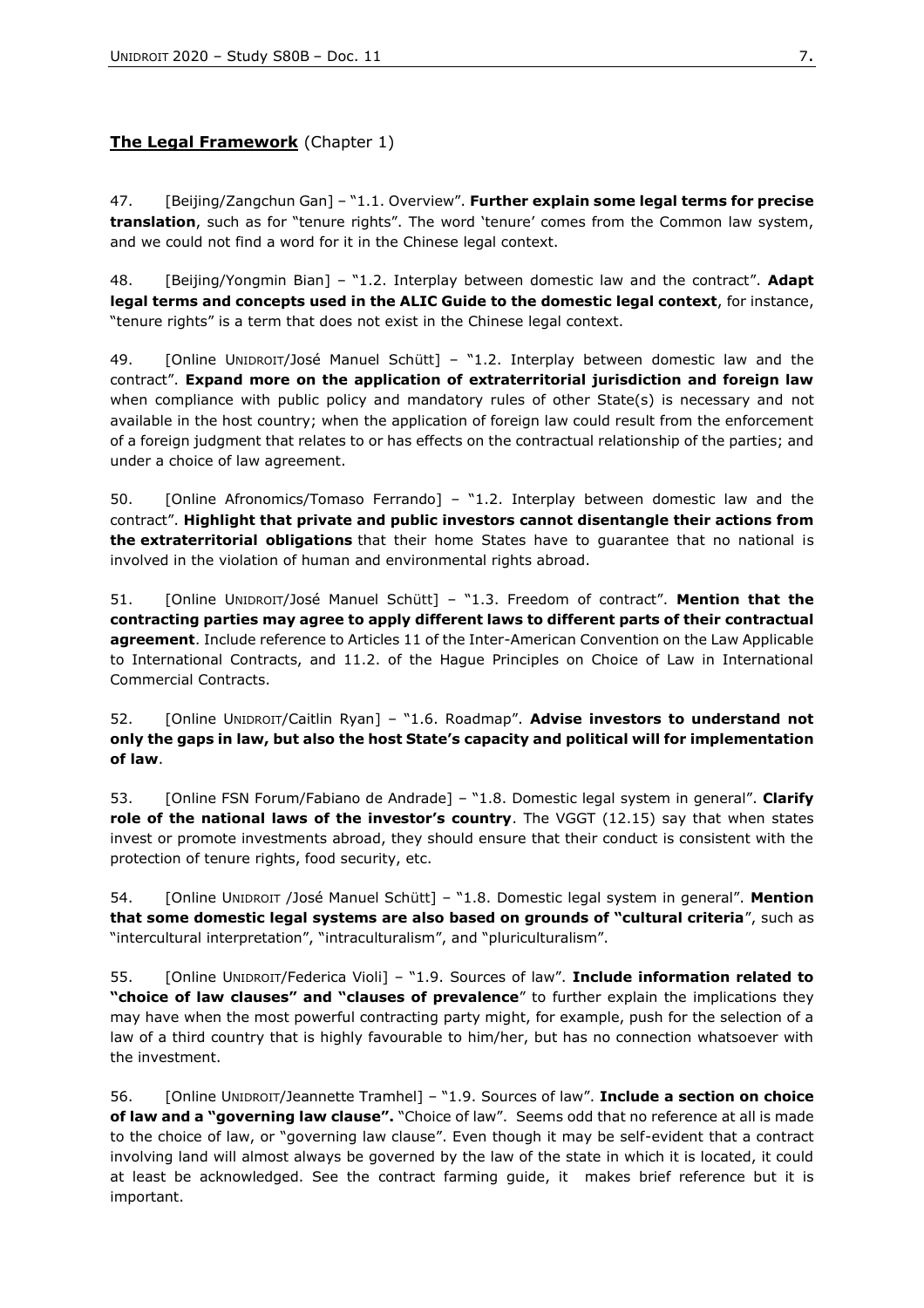57. [Online UNIDROIT/Jeannette Tramhel] – "1.10. Legal rules". **Recommend that "States are encouraged to develop stable and long-term national food security and nutrition strategies"** contained in CFS-RAI (Principle 10.35). Consider a recommendation that investors ensure the ALIC is consistent with any such National Strategic Plan and if none, perhaps recommend that investor support such an initiative.

58. [Online Afronomics/Omoyemen Lucia Odigie-Emmanuel] – "1.11. Customary rules". **Include reference to religious rules**.

59. [Online UNIDROIT/Federica Violi] – "1.14. Custom and general principles". **Further explain the information on "general principles"** to acknowledge the uncertainty surrounding this category in both doctrine and case-law. Such an open-ended wording in the Guide might refer to general principles of international law or to general principles applicable to commercial transactions (*lex mercatoria*).

60. [Online UNIDROIT/Jeannette Tramhel] – "1.14. Custom and general principles". Customary international law" (1.14) and "custom" in the local context (1.11-1.12) are two different concepts and are explained therein. But in a few places throughout the Guide, it is unclear which is being referenced; consistent terminology would make for greater clarity.

61. [Online UNIDROIT/Jeannette Tramhel] – "II. Relevant areas of law". Consider re-ordering; perhaps group together those areas of law that are strictly domestic and those with an international element. Then briefly describe those areas of law and why relevant, rather than getting into the issues to be addressed, which is done later (to reduce duplication).

62. [Online UNIDROIT/Jeannette Tramhel] – "1.18. Introduction". **Review the use of the term "applicable law".** This is a term often used in private international law when referring to a choice of the law of a state that should be applicable (in this case, to the contract). In the ALIC Guide, the term is used in this sense but also to refer to relevant areas of the law that might be applicable, which is confusing. Therefore, she suggested using "applicable law" in the first sense and "relevant areas of the law" in the second.

63. [São Paulo/Francisco de Godoy] – "1.19. *Land tenure and administration*". **Consider the overlap between ownership, property and the legitimation of territories**. The ALIC Guide poses interesting questions for reflection, nevertheless, it needs to be adapted to the challenges faced in Latin America, which are different from those faced in Africa. The different history of land tenure and ownership methods adopted in each country should be further highlighted. The ALIC Guide should consider the issue of legitimation of property from different legal perspectives.

64. [Online UNIDROIT/José Manuel Schütt] – "1.20. Unsolicited bids, tendering and investor screening". **Include reference to other instruments** that may provide valuable guidance in cases of corruption offences, such as the Inter-American Convention Against Corruption and the United Nations Convention against Corruption, as well as the UN Guiding Principles on Business and Human rights.

65. [Online UNIDROIT/Federica Violi] – "1.20. Unsolicited bids, tendering and investor screening". **Clarify if the transparency requirements that apply to the investor** both at the phase of screening and later on in the project include also (international, public and private) lenders and financiers.

66. [Online UNIDROIT/Dima Abdallah] – "1.20. Unsolicited bids, tendering and investor screening". **Avoid putting more pressure on foreign investor than on local investor**.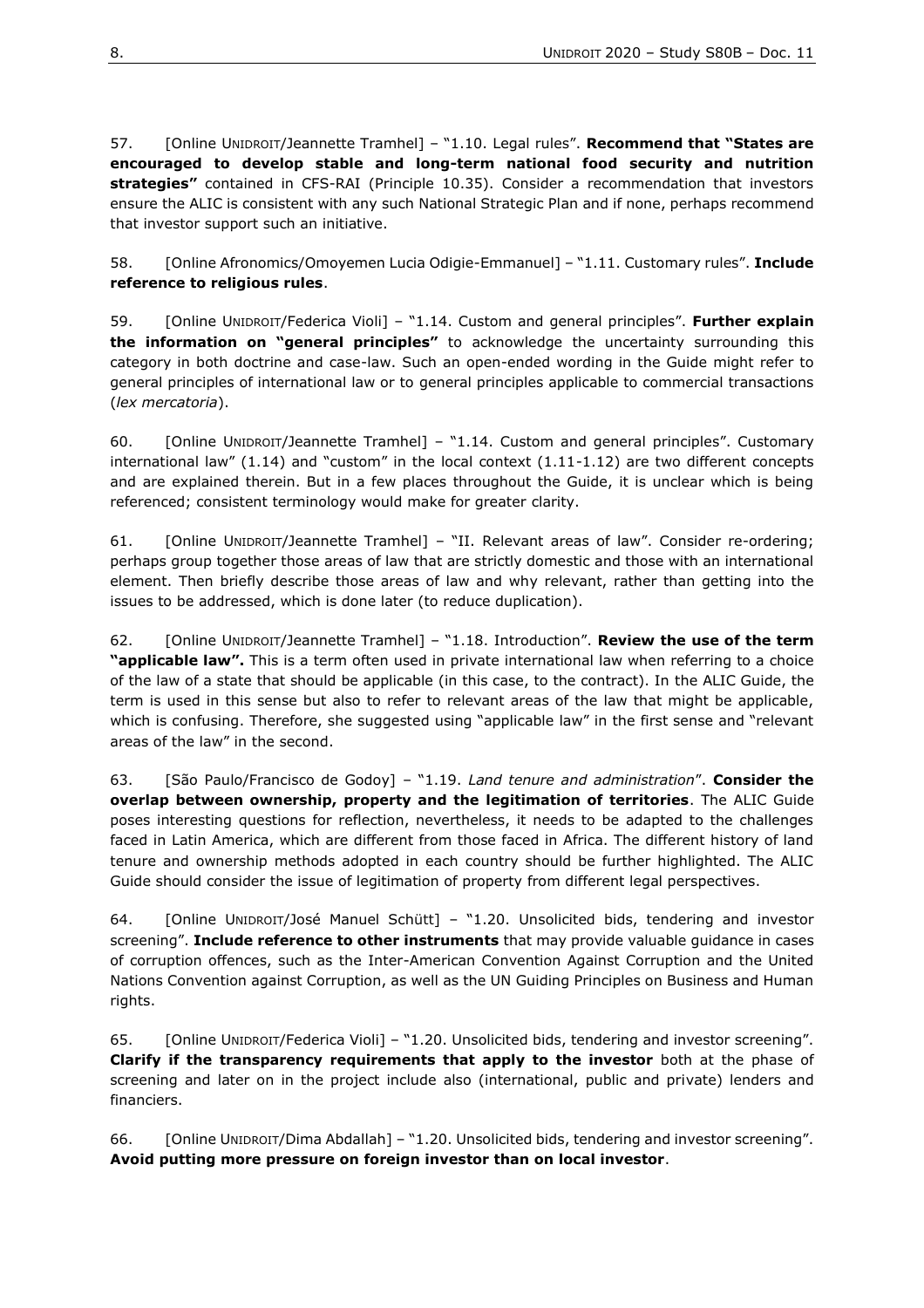67. [Online UNIDROIT/Jeannette Tramhel] – "1.22. Human rights". Difficult to imagine where an ALIC that could negatively affect food security should go ahead. How could it be consistent with VGGT/RAI?

68. [Online Afronomics/Omoyemen Lucia Odigie-Emmanuel] – "1.22. Human rights". **Include environmental rights** in the list of human rights mentioned and note that States have a duty to assess the potential negative impact their investment may have on rights and establish precautionary measure to avoid such negative impacts.

69. [Online Afronomics/Michael Fakhri] – "1.22. Human rights (Food security and the right to food)". **Incorporate notions related to the right to food and agroecological practices**. Not only would the ALIC Guide better align with human rights if it incorporated some these of particular notions, but it would also provide businesses and local communities better tools to manage their negotiations and potential relationship.

70. [Beijing/Jia Yao] – "1.22. Human rights (Gender)". **Include discussions on women's customary rights to land, especially after her marriage with a non-community member.** The issue whether or not a woman has rights over land after her marriage with a non-community member is affected by local customary rules which can vary across regions in a country.

71. [Online UNIDROIT/Caitlin Ryan] – "1.22. Human rights (Gender)". **The gender equality issue should be addressed as a political question and not only as a technical matter**.

72. [Online UNIDROIT/FIAN International] – "1.23. Social Issues". **Place a stronger emphasis on international Human Rights obligations and on its primacy**.

73. [São Paulo/Juan Jorge Faundes Peñafiel] – "1.23. Social Issues". **Further explain the definition of "social issue" to incorporate the cultural rights of indigenous peoples**.

74. [Online UNIDROIT/Jeannette Tramhel] – "1.26. Monitoring, transparency and compliance". Switch order to: Transparency, monitoring and compliance.

# <span id="page-8-0"></span>**Parties, Contractual Arrangements, Due Diligence and Formation** (Chapter 2)

75. [Online UNIDROIT/Argentine Republic] – "2.7. *Importance of due diligence and consultation*". **Consider the use of the term "good practice" instead of "best practices"**. Taking into account that this expression does not prejudge the greater relevance or effectiveness of a public policy and would allow various measures to achieve the objectives within the framework of a given policy.

## 76. [Beijing/Virgilio de los Reyes] – "2.8. In general". **Consider mentioning that investors may have dual roles, as rule-taker and as rule-maker**.

77. [Online UNIDROIT/FIAN International] – "2.12. Corporate organisation". **Further explain non-contracting parties' responsibilities** and give guidance on how to hold these other actors accountable for negative land investment impacts. The Guide should not base its demand for accountability exclusively on the contractual relationships since it risks missing the fact that complex and opaque investment webs are used deliberately by transnationally operating actors to [d](https://www.tandfonline.com/doi/abs/10.1080/03066150.2013.875536)istance themselves from any type of liability for the impacts of their operations.

78. [Online UNIDROIT/Dima Abdallah] – "2.12. Corporate organisation". **Address the obligations of corporate organizations and affiliates in Chapter 3** rather than in topic 2.12 and 2.13.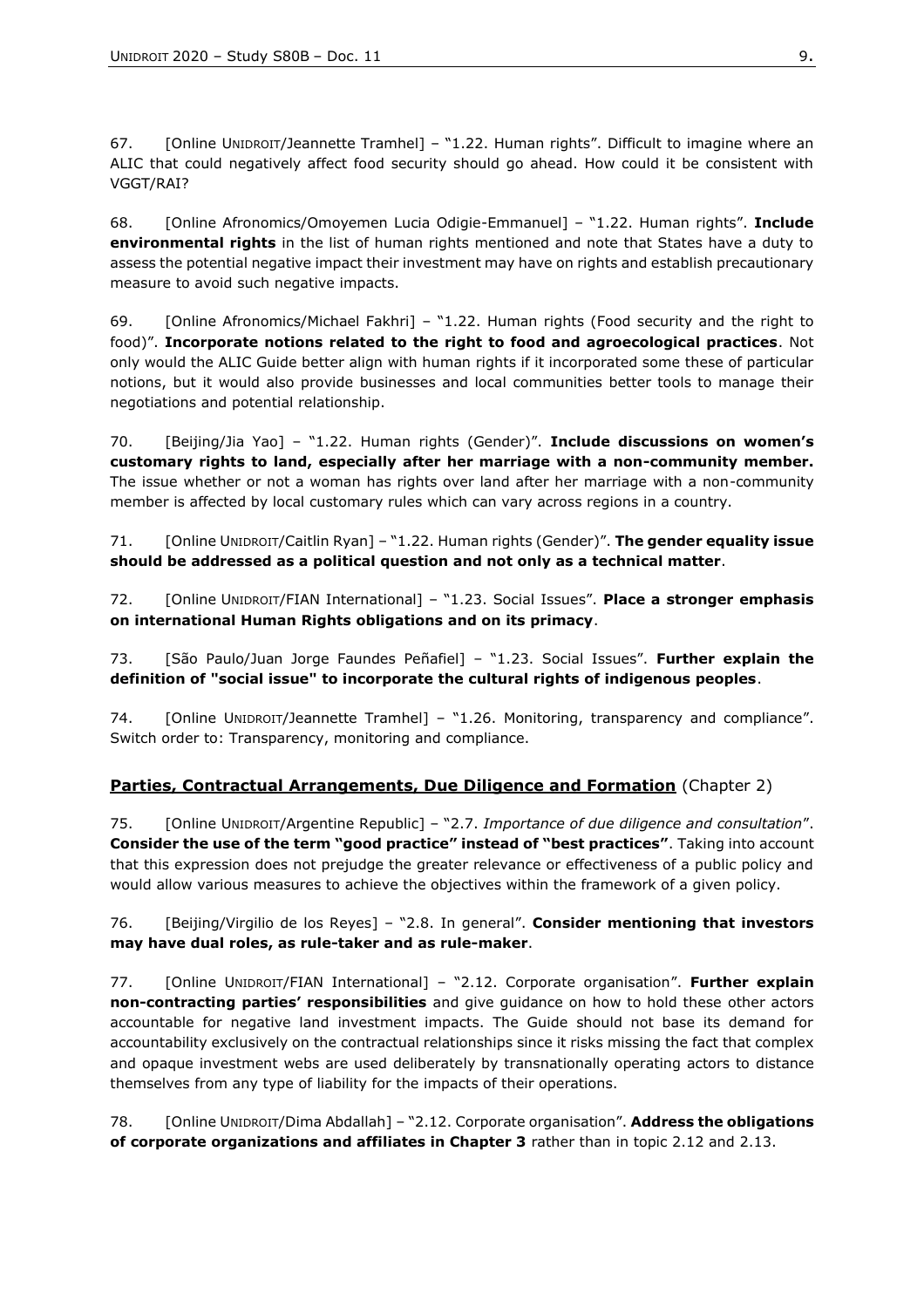79. [Online Afronomics/Nicolás Perrone] – "2.12. Corporate organisation". **Provide more detailed examples of participatory and cooperative structures** considering that a transactional model may limit the participation of local communities.

80. [Online UNIDROIT/People's Republic of China] – "2.13. Affiliates". **Add a "qualification examination of the intermediaries"** like accounting firms and their practitioners to remind the enterprises to avoid related risks.

81. [Beijing/Virgilio de los Reyes] – "2.15. Government as grantor". **Consider the issue of double hatting of host state government both as a grantor and as a regulator of land policies.** This makes it complicated to define the parties. Regulations regarding governments' property and land would be relevant.

82. [Beijing/Virgilio de los Reyes] – "2.18. The local community and private landowners as grantors". **Clarify the boundaries of the power and rights of the representatives of local community**, highlighting these may not be clear under some domestic laws.

83. [São Paulo/Francisco de Godoy Bueno] – "2.19. In general (Legitimate tenure right holder)". **Include the distinction between possession and property rights** and further explain their implications for the definition of legal and legitimate tenure right holder. This is particularly necessary for the implementation of the ALIC Guide in the Latin American context.

84. [Nairobi/Joseph Kieyah] – "2.19. In general (Legitimate tenure right holder)". **Present more information on the informal systems of ownership**.

85. [Nairobi/FAO Kenya] – "2.21. Lack of Protection and risk". **Clarify how the Guide addresses the involvement of marginalized groups**. To what extent are they being consulted in practice ?

86. [Nairobi/Robert Kibugi] – "2.21. Lack of Protection and risk". **Clarify how to ensure the accurate representation and avoid community elitism and state coercion.** In terms of the freedom of contracting, the representation should be accurate.

87. [Beijing/Yongmin Bian] – "2.24. Indigenous peoples". **Include reference to "minorities".** The legal notion of "indigenous peoples" does not apply in every country but may be similar to "minorities", such as in the Chinese legal context. It would be useful if the ALIC Guide draws attention to the differences between indigenous peoples and minority groups.

88. [São Paulo/Juan Jorge Faundes Peñafiel] – "2.24. Indigenous peoples**". Include the notion of self-determination of indigenous organisations.** The "self-determination" notion may also be included under the definition of local community in "Intro 16. Key terms".

89. [Online FSN Forum/Jefter Mxotshwa] – "2.26. Other stakeholders". **Add more information on the role of political groups**. While not being policy makers, they are key in influencing decisions and may affect the implementation of the ALIC Guide.

90. [Online Afronomics/Sam Szoke-Burke] – "2.30. Legitimate tenure right holder as a contracting party". **Highlight that governments may lack the incentive to cede power and bear the cost to include communities in negotiations** and include innovative ways of funding technical support to ensure that informed negotiations are also culturally sensitive and accessible to communities.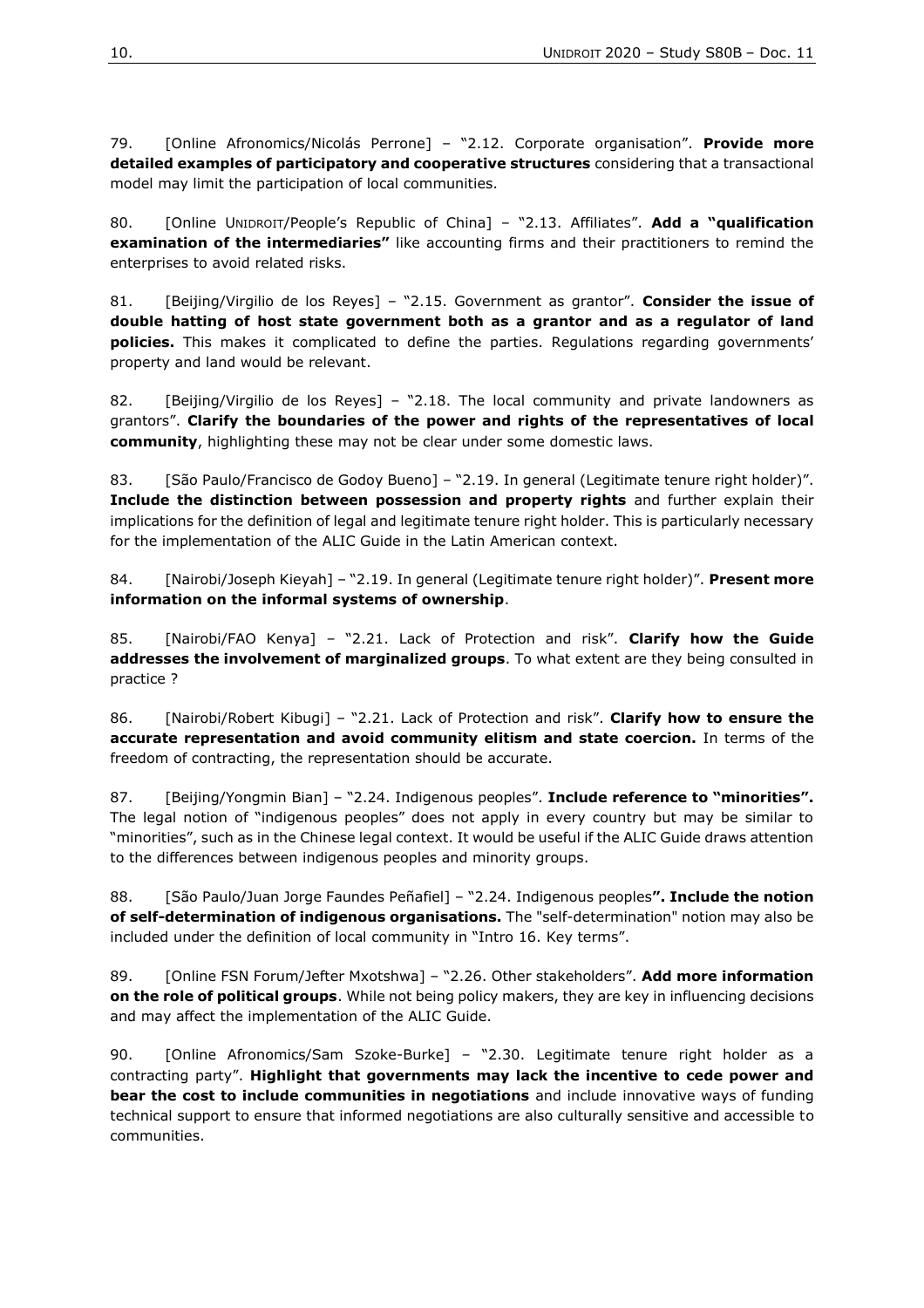91. [São Paulo/Flávia Trentini] – "2.37. Negotiation of a related agreement". **Include reference to family farming contracts besides community development agreements, as associated contracts**.

92. [Online FSN Forum/Yixin Xu] – "2.41. Recognition and rights". **Unify the use of hyphen for "third party beneficiaries" throughout the text**.

93. [Online Afronomics/Tomaso Ferrando] – "2.41. Recognition and rights". **Consider the cost of the involvement of third-party beneficiaries** (both financial and organizational).

94. [Online UNIDROIT/Jeannette Tramhel] – "IV. Due Diligence". **Re-structure** and take Part IV. Due Diligence and make it into a separate Chapter on "Pre-contractual Issues."

95. [Online UNIDROIT/Caitlin Ryan] – "2.50. In general". **Address the stakeholder mapping not only as a technical and legal challenge but also as a political matter**.

96. [Nairobi/Elizabeth Gachenga] – "2.57. Meaningful consultation". **Include additional reference to safeguards to address the comprehensive information**. The issue of free, prior and informed consent (FPIC) is not a simple issue because of the identification of all legitimate stakeholders. Consider using FAQs to streamline the information, vernacular radio notices, local advisors (for disconnected communities), and consider the risk of political manipulation. Also note that sometimes giving too much information to the communities can be overwhelming.

97. [Online UNIDROIT/University of Washington Students] – "2.61. Equitable". **Emphasise the importance of adequate translation, both in the negotiation process and in documenting consultations**. Additional information relating to language barriers could be provided. The Guide should focus on two key points: a) the use of neutral translators, and b) the need to ensure that translated documents reflect the intent of both parties.

98. [São Paulo/Juan Jorge Faundes Peñafiel] – "2.68. In general (Identification of land and potential impacts)". **Include the distinction between the concepts of land and territory**. The ALIC Guide currently addresses the concepts of land and territories interchangeably. The Guide should underline the existence of this distinction in some domestic legislation and maybe include the definition of indigenous territory according to articles 13 and 14 of the ILO Convention n°169.

99. [Online UNIDROIT/Federica Violi] – "2.68. In general (Identification of land and potential impacts)". **Include more guidance on the extent of land that might be subject to the investment contract** since the same investor or any of its affiliates may have already acquired tenure rights in the same country/area. Therefore, the Guide could mention that during the screening phase (under the transparency requirements) it is advisable to evaluate the risk of over-accumulation of land.

100. [Online UNIDROIT/University of Washington Students] – "2.74. Impact assessments". **Include that investors should obtain consent prior to publishing personally identifiable information**. The impact assessments should have a legitimate basis for collecting individuals' data and should not collect more than necessary. The Guide recommends increasing transparency by making relevant documentation like the impact assessments publicly available. However, in light of the growing trend to control personal data in various legal regimes, the investors should be mindful of this and either seek consent from the individual or redact such personally identifiable information prior to it being published. The EU's General Data Protection Regulation (GDPR) could be a reference point.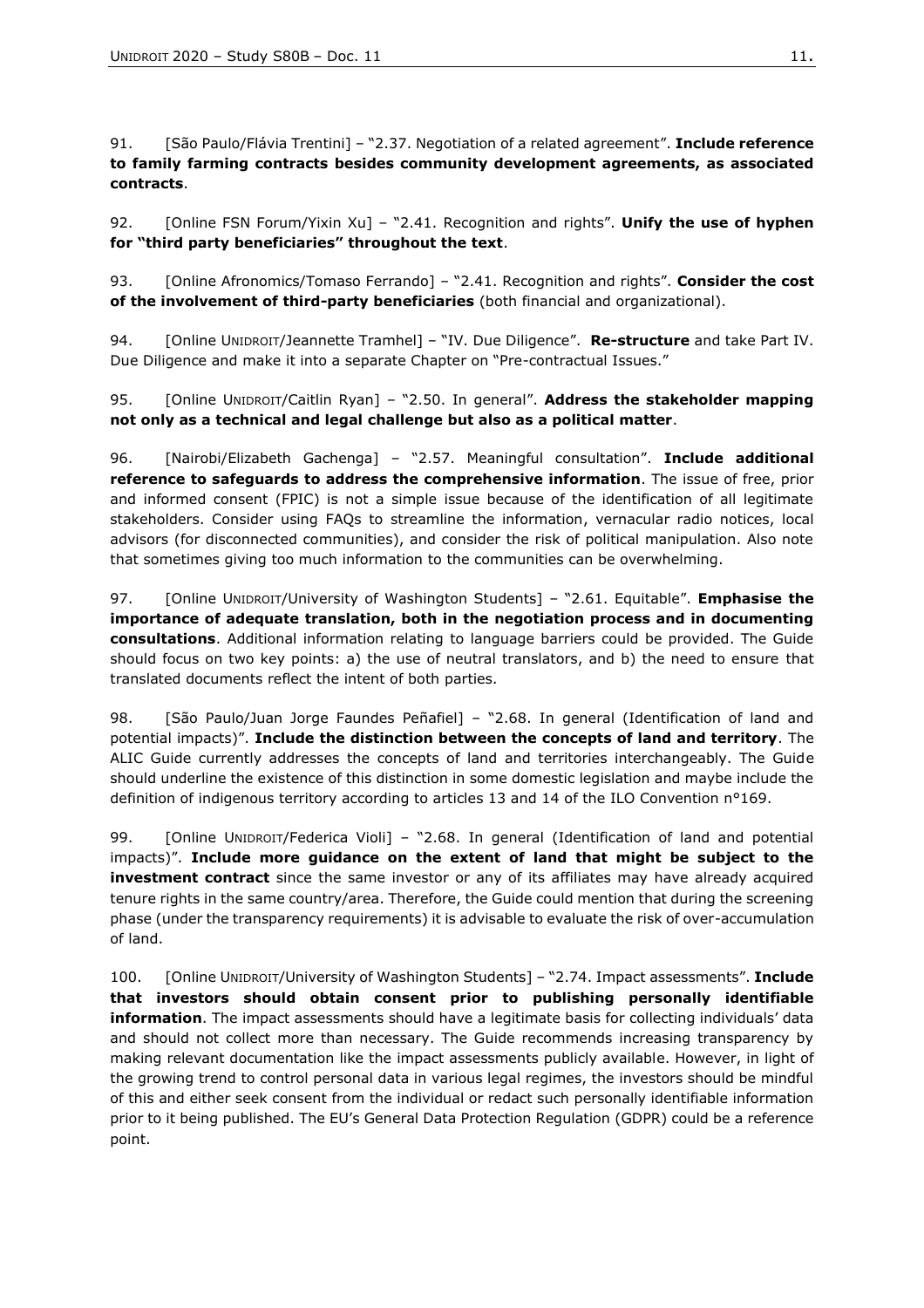101. [Online Afronomics/Titilayo Adebola] – "2.77. Rationale". **Clarify whether the food crops produced under agriculture land investment contracts would be for domestic consumption or export markets**.

102. [Online FSN Forum/Aklilu Nigussie] – "2.79. In general (Suitable land availability and valuation)". **Include the distinction between irrigated and rainfed land and how it may affect tenure rights.**

103. [Online UNIDROIT/Jeannette Tramhel] – "2.79. In general (Suitable land availability and valuation)". **These RAI Principles are critically important** – highlighting these is possibly the most important contribution of the Guide. Therefore, this needs to be emphasized and explained, not buried here. Conventional ALIC is typically not consistent, what RAI requires is a land systems approach and a shift towards sustainable ag. RAI Principle 6 has been cited – elaborate – ALIC that contributes to the restoration of ecosystem functions, including agro-ecological approaches.

104. [Online UNIDROIT/Caitlin Ryan] – "2.80. Valuation". **Include an evaluation of how the economic activity is gendered**.

105. [Online UNIDROIT/Jeannette Tramhel] – "2.87. Access to resources". This appears to be duplicated later in Chapter 3.

106. [Online UNIDROIT/Jeannette Tramhel] – "2.87. Access to resources". **The land systems approach should be emphasized**. RAI, 6 and VGGT, Principle 3B, 5. Holistic and sustainable approach recognizes that natural resources are interconnected and adopts an integrated approach to their administration.

107. [Online UNIDROIT/José Manuel Schütt] – "2.90. Governance of water". **Exemplify risks with actual national conflicting cases**, such as the management of water risk and the "Guerra del Agua" case in 2000 in Bolivia.

108. [Online UNIDROIT/Caitlin Ryan] – "2.90. Governance of water". **Highlight that changes to water rights should not increase women's labour burden**.

109. [Online Afronomics/Elizabeth Gachenga] – "2.91. Addressing water rights". **Include the right to water from irrigation furrows based on contribution to labour and fluid grazing rights in times of drought.**

110. [Online Afronomics/Michael Fakhri] – "2.95 Four types (impact assessments)". **Include an integrative human rights impact assessment.** It is more legally sound, analytically useful, and logistically efficient for all parties to work together to produce an integrated human rights impact assessment on a regular basis instead of a disjointed set of impact assessments at different times of year.

111. [Online Afronomics/Bayo Majekolagbe] – "2.95 Four types (impact assessments)". **Adopt the "Sustainability Assessment" approach** and not the four distinct types of impact assessments to provide a platform for the integrated consideration of the various layers of impact assessments. The identification of context specific sustainability objectives should be jointly done by grantors, tenure right holders, community stakeholders, and the investors.

112. [Online Afronomics/Titilayo Adebola] – "2.95 Four types (impact assessments)". **Include the assessment of intellectual property rights** among the types of impact assessments that are relevant to agricultural land investment.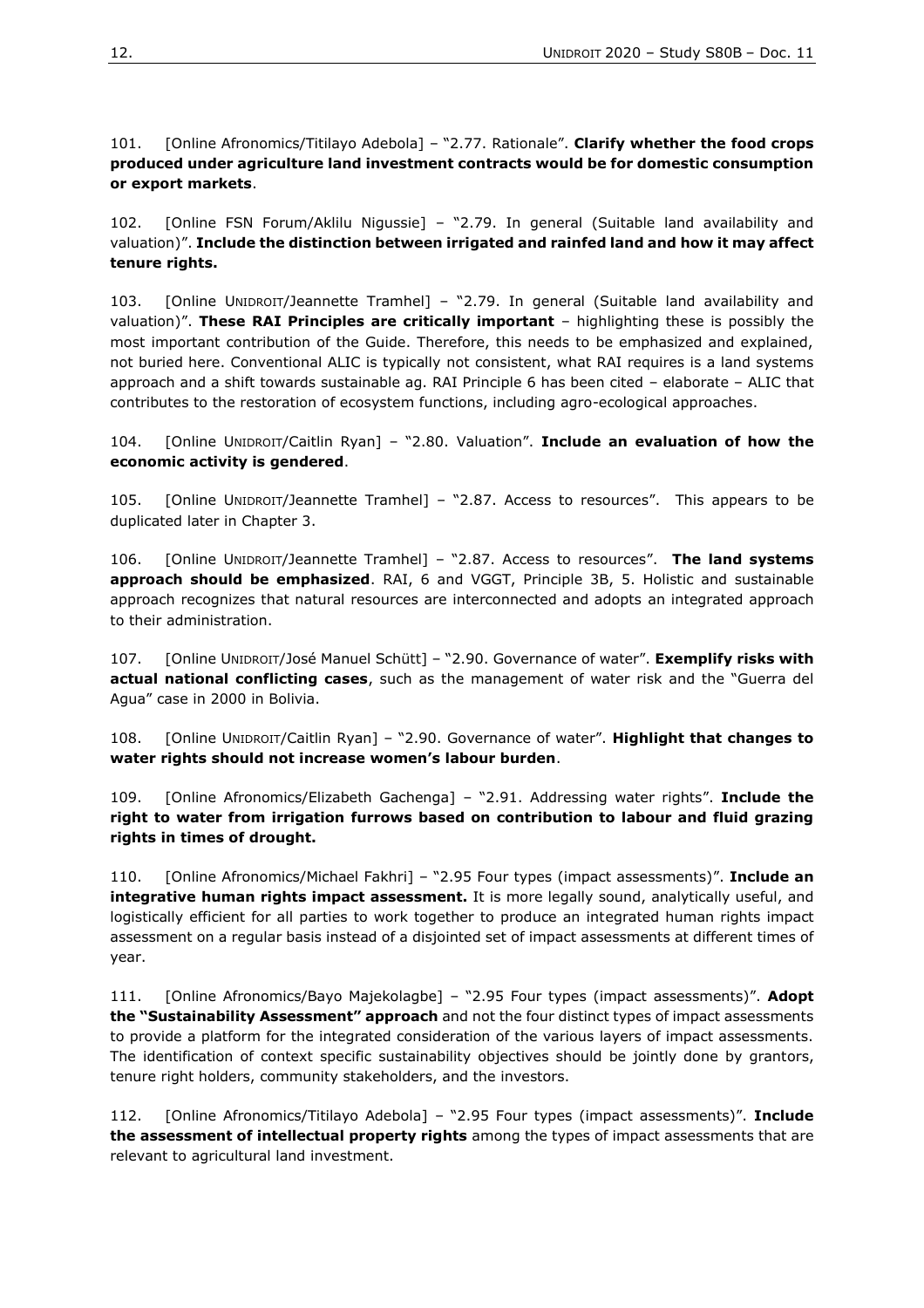113. [Online Afronomics/Chidi Oguamanam] – "2.95 Four types (impact assessments)". **Consider the implications of intellectual property rights**, for instance the implications that the World Trade Organization (WTO) TRIPS Agreement and the breeder-focused protection regime proposed by the International Union for the Protection of New Varieties of Plants (UPOV) may have on agricultural land investment projects.

114. [Online UNIDROIT/Jeannette Tramhel] – "2.96. Importance". "Impact assessments are to be conducted by independent experts", but who pays? Investor? Still seen as "independent and objective?" Would also be helpful to outline when, during in the ALIC process, such assessments should be done. (VGGT 12.10 refers to "prior" – not helpful.) Increasing direction is towards *participatory* impact assessment, where the stakeholders are not merely passive, but take an active role, and later in M&E.

115. [Nairobi/James Gathii] – "2.97 Complementary role and accountability". **Clarify whether contracts are the sole basis for investor accountability.**

116. [Online UNIDROIT/FIAN International] – "2.105 UN Guiding Principles and their endorsement"*.* **Recommended extending the duties and responsibilities arising from a contract to all the existing business relationships**. The complex investment structures – o[r](https://doi.org/10.1080/14747731.2019.1669384) investment webs – that involve several actors and subsidiary companies need to be taken into account to prevent and address human rights issues.

117. [Nairobi/Robert Kibugi] – "2.107. Rights covered (Human rights)". **Include procedural human rights**: public consultation, stakeholder consultation, access to information, access to justice, and fair administrative action.

118. [Online UNIDROIT/Federica Violi] – "2.108. Benefits of human rights assessments". **Reconsider the "trade-off" model and embrace a more comprehensive and interdependent impact assessment exercise throughout the Guide**.

119. [Online UNIDROIT/Argentine Republic] – "2.111. Environmental assessments". **Change the terminology used: "environmental disaster" to be replaced by "environmental risk".**  Consider the Principles for Responsible Investment in Agriculture (PRAI).

120. [Online UNIDROIT/Jeannette Tramhel] – "2.111. Environmental assessments". Concern is that even in states that do have legislation that guides EIA, it is "old school" – frequently it is a boxticking exercise; instead, we need to encourage cumulative effects assessment. EIA should be done in a manner consistent with RAI, 6 and VGGT and emerging international standards that emphasize a systems approach.

121. [Online UNIDROIT/Caitlin Ryan] – "2.115. Economic assessments". **Focus also on informal economic activity when assessing the impact of investment deals**. There seems to be an "(unspoken) underlying assumption that treats economic activity as primarily formal economic activity" in the Guide.

122. [Beijing/Yongmin Bian] – "2.116. Key concepts and criteria". **Include more information about the economic impact assessment**. Currently the ALIC Guide does not include any reference to rights, but it mostly measures effects in terms of price, value, and profit. An economic impact assessment, in order to be more complete, must include an institutional analysis. Such an analysis examines how certain large-scale transactions may alter existing economic institutions such as households, local and global markets, and public administration. Such an evaluation should also look to how a project may exacerbate or create new inequalities that cut across categories of gender, race, and class (and not just a measure of income difference or a matter of advantages/disadvantages). The way the ALIC Guide is now drafted, parties are still able to rely on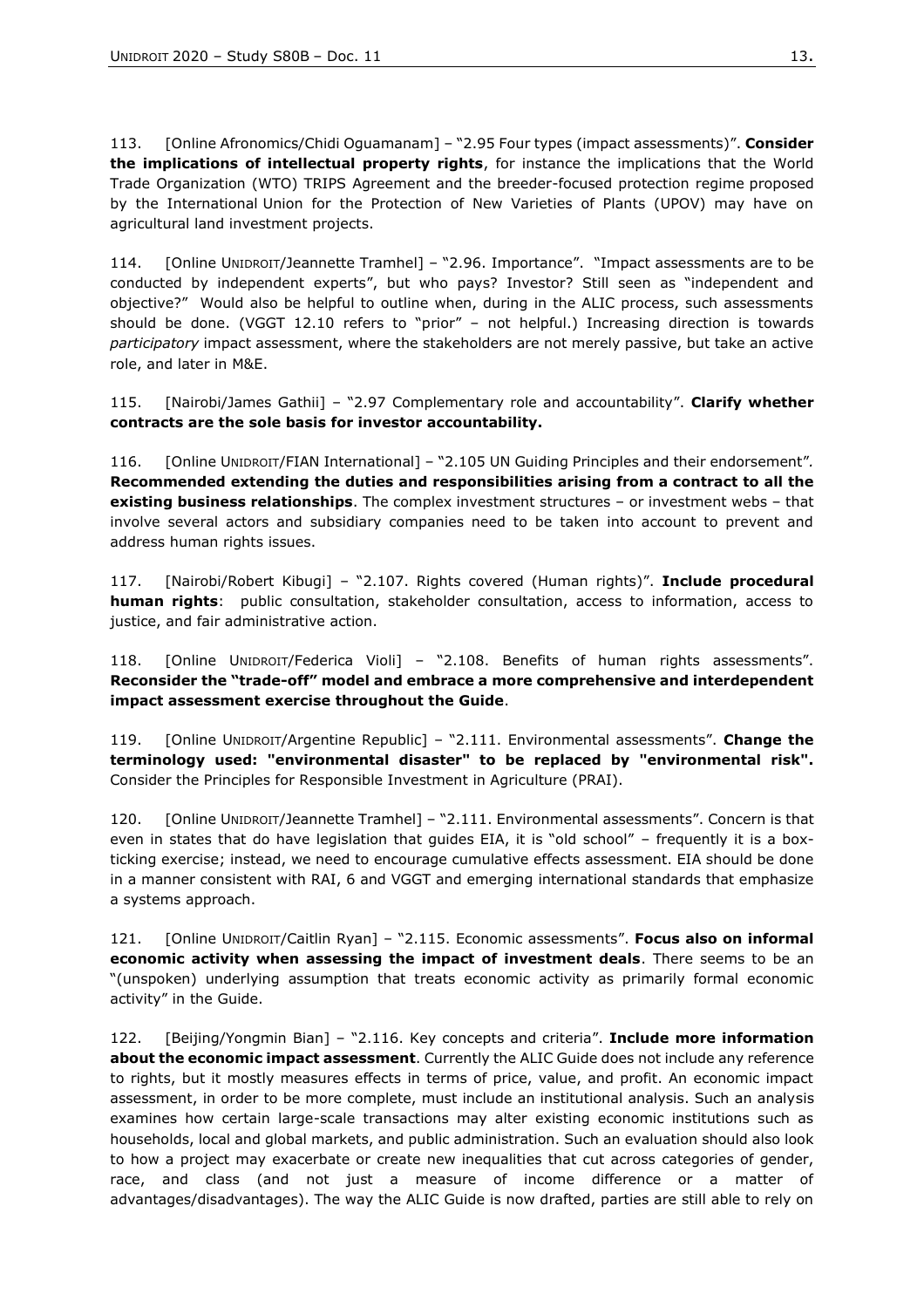economic assessments that treat things like human rights, environmental, and social concerns as externalities; this can create a narrow assessment of parties' interests.

123. [Online Afronomics/Michael Fakhri] – "2.116. The general interest as means of analysing a project's effects". **Include not only reference to local rights, but also an institutional analysis** to examine how certain large-scale transactions may alter existing economic institutions such as households, local and global markets, and public administration, as well as may create new inequalities (gender, race and class).

124. [Nairobi/Robert Kibugi] – "2.141. Local communities". **Clarify what are the situations under which misrepresentation can vitiate a contract**. A clear representation of benefits/value/safeguards is important.

125. [Online FSN Forum/Aliou Niang] – "2.143. Content in general". **Include that ethics, as a value, should be the foundation of these types of contracts**, which include economic aspects, market values and non-market values such as food security, nutrition and environmental protection.

126. [Online UNIDROIT/José Manuel Schütt] – "2.143. Content in general". **Further analyse the principles of "party autonomy" and "freedom of contract"**.

#### <span id="page-13-0"></span>**Rights and Obligations of the Parties** (Chapter 3)

127. [Online UNIDROIT/Federica Violi] – **Explicitly include an additional section on human rights** in the Chapter related to "Rights and Obligations of the Parties".

128. [Beijing/Jia Yao] – "3.3. Role of domestic law". **Include examples of crop restrictions for foreign agricultural investments.** It should be noted that certain restrictions may apply when it comes to foreign agricultural investments. For example, in China corn and wheat seed production projects cannot be controlled by foreign investors.

129. [Online UNIDROIT/Federica Violi] – "3.4. Supplementing domestic law". **Include "compatibility clauses"** to mandate the compatibility of the contract with all relevant international law rules, rather than the direct application thereof, thus favouring a corrective rather than an integrative approach. Adopt a more nuanced approach when indicating that certain parts of international law might apply to the contract as a "supplement" to the applicable law.

130. [Online UNIDROIT/Jeannette Tramhel] – "3.10. Additional land". **Consider the need for a shift towards a land systems approach**, where land management decisions are made on the basis of ecosystems, watersheds, etc.

131. [Online UNIDROIT/Jeannette Tramhel] – "3.26. In general (Infrastructure)". **Add reference** to the UNCITRAL Guide on Privately Financed Infrastructure might be relevant.

132. [Online UNIDROIT/People's Republic of China] – "3.36. Import". **Delete the information** that states that "most governments seeking agricultural land investments have specific legislations for facilitating importation, exempting investors' operations from duty tax", as most countries have comparatively strict restrictions on the tax reduction and exemption during the import.

133. [Nairobi/Joan Kagwanja] – "3.46. Indicators of performance". **Include a mechanism that is not government lead to track international standards** and mention that these standards generally have to be domesticated and enhanced at the country level.

134. [Online FSN Forum/Fabiano de Andrade] – "3.55. Introduction (Social and Economic issues)". **Include reference to the right to adequate food**. Contrary to the CFS RAI, the section on the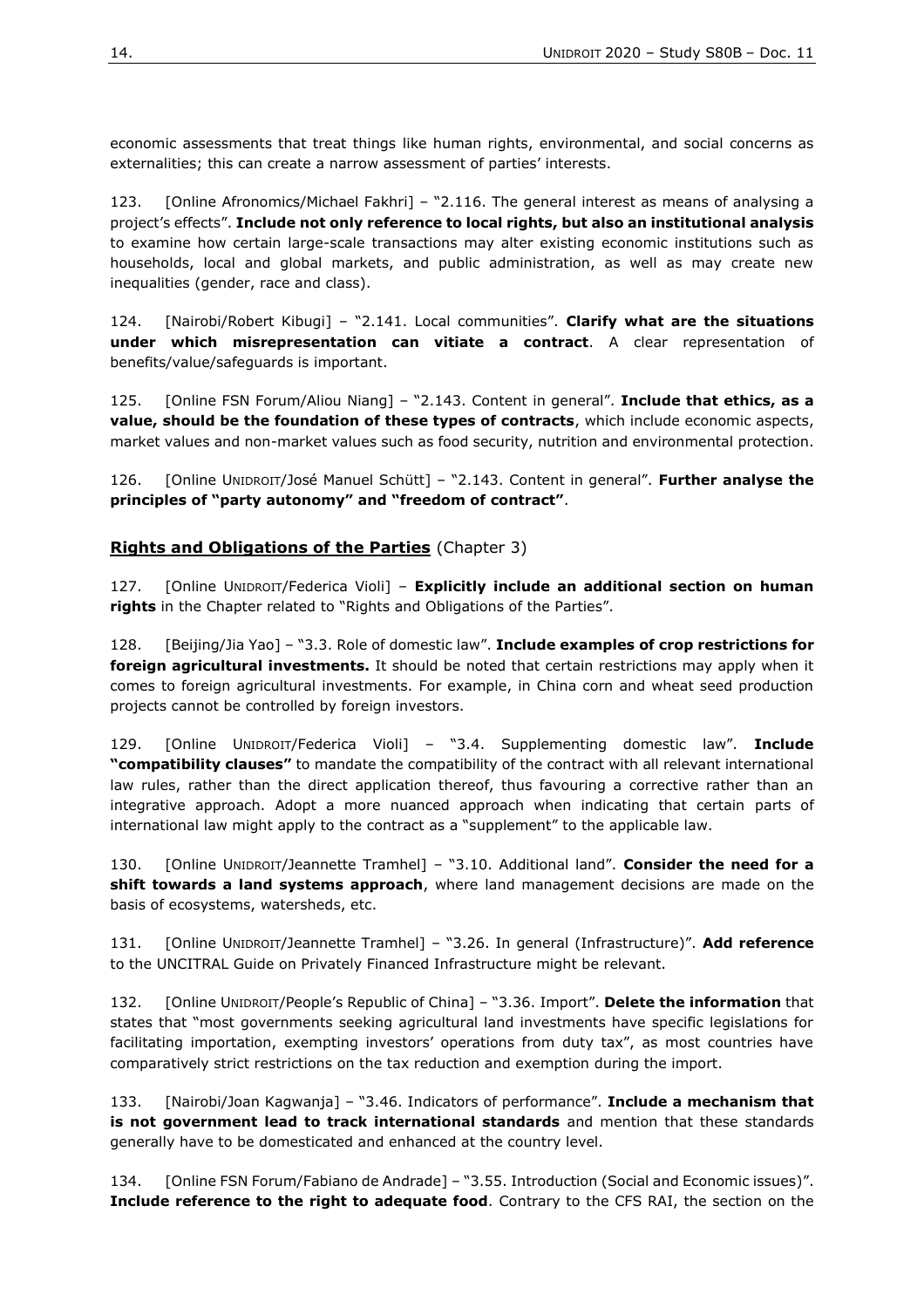rights and obligations of the parties (Chapter 3) does not mention the realization of the right to food among the social/economic issues. Also suggested adding a cross-reference to Chapter 2 that also addresses this issue under the due diligence topic.

135. [Online UNIDROIT/Caitlin Ryan] – "3.57. In general (Monetary contributions)". Further explain the importance of everything involved in the lease negotiation process regarding what **currency the lease payments will be paid in**.

136. [Online Afronomics/Tomaso Ferrando] – "3.66. Timing and form". **Contracts should not be considered a tool to establish safeguards to ensure that taxes due are indeed paid**, as proposed by the ALIC Guide in paragraph 3.66.

137. [Beijing/Virgilio de los Reyes] – "3.83. Link to monitoring". **Include methods to keep transparency throughout monitoring**.

138. [Online Afronomics/Titilayo Adebola] – "3.85. Considerations". **Consider the adoption of a "two-step distribution strategy"** according to which meeting domestic consumption demands should be compulsory and an explicit provision should be included in the contracts to specify the percentage of production destined for domestic consumption.

139. [Online FSN Forum/Aliou Niang] – "3.95. Variety of contract farming arrangements". **Include standard model of contractualisation**. For example, include reference to the FAO/IISD Model Contract Farming Template.

140. [Online FSN Forum/Yixin Xu] – "3.111. Applicable international and regional law". **Include a footnote with relevant cases references**. The Guide refrains from making specific references to States, identifying particular domestic legislation, citing case studies or quoting contract clauses. Does this mean the Guide refrains from citing domestic cases as well as cases from international courts or arbitration panels?

141. [Online FSN Forum/Martin Zerfas] – "3.112. Relevant corporate social responsibility instruments". **Draw attention to the benefits of farm animal welfare** in terms of food quality, food safety, environmental impact, resource usage, labour conditions and financial viability. He suggested adding references to best practices such as the Farm Animals Responsible Minimum Standards (FARMS) Initiative's Responsible Minimum Standards (RMS).

142. [Online Afronomics/Bayo Majekolagbe] – 3.114. Introduction (Issues and obligations)". **Recommend the adoption of clauses which will protect the environment for its own sake** and not necessarily for the environmental services humans benefit therefrom.

143. [Nairobi/James Gathii] – "3.115. Environmental impact assessments and contractual obligations". **Clarify how environmental impacts should be measured** and if there should be an integrated environmental sustainability approach.

144. [Nairobi/Elizabeth Gachenga] – "3.115. Environmental impact assessments and contractual obligations". **Include the following issues in the EIA**: feasibility of land study, disclosure and public participation in EIA, safeguards of ecosystems, sustainable waste management, and consequences of non-compliance.

145. [Online FSN Forum /Abdesslam Omerani] – "3.119. Conserving biodiversity and safeguarding ecosystem services". **Include environmental obligation on payment for ecosystem services**. The inclusion of payment schemes for eco-systemic services (PES) in investment contracts for agricultural land would promote the regulation of agricultural and forestry activities by ensuring the internalisation of environmental externalities.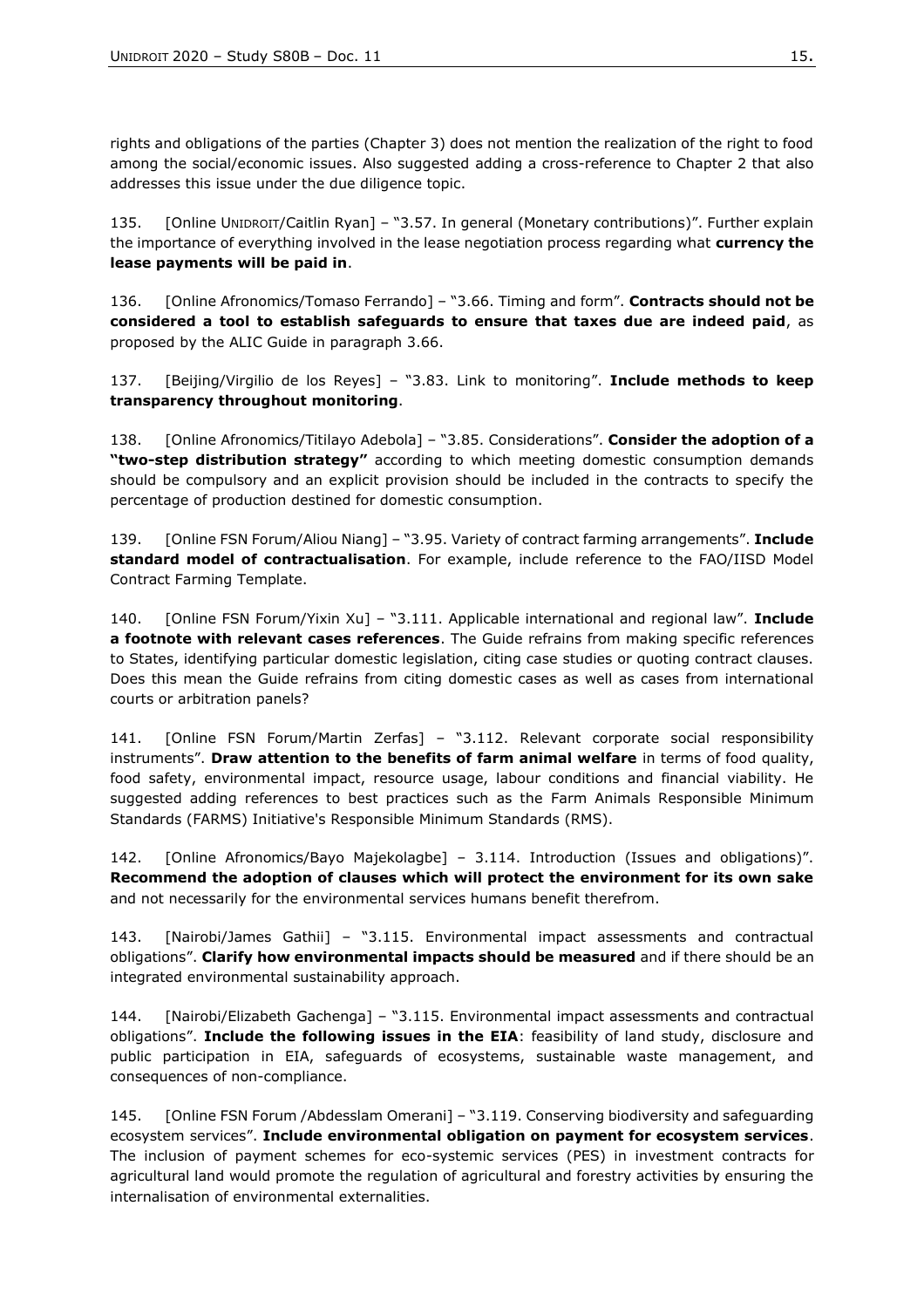146. [Online FSN Forum/Fabiano de Andrade] – "3.119. Conserving biodiversity and safeguarding ecosystem services". **Include public health and phytosanitary standards**. Public health (e.g. pest control) and phytosanitary standard concerns are not mentioned but could also be contemplated under a contract (CFS RAI 8).

147. [Online FSN Forum/Brandon Eisler] – "3.119. Conserving biodiversity and safeguarding ecosystem services". **Include more guidance on agro-redesign directives related to permaculture**, as well as further highlight the pedagogical function that contracts may acquire for disseminating information about the harms of using certain chemicals in agriculture and the benefits of adopting natural organic farming techniques.

148. [Online Afronomics/Bayo Majekolagbe] – "3.120. Mitigating and adapting to climate change". **Climate obligations included in the contracts should be updated according to the actualization of a State's nationally determined contributions** (NDCs) adopted under the Paris Agreement. In addition to the Guide's current recommendations on low to zero tillage and multicropping, he suggested including the improvement of soil carbon, soil health and fertility, as well as improved nutrient use as other obligations. He mentioned initiatives including the Koronovia Joint [Work on Agriculture](https://unfccc.int/topics/land-use/workstreams/agriculture) and the [4 per 1000 initiative](https://www.4p1000.org/) could be used as references to further explain the "obligation to embark on climate-enhancing agricultural practices catering both to net zero emissions and/or the sequestration of GHG".

149. [Online Afronomics/Selvankumar Thangaswamy] – "3.120. Mitigating and adapting to climate change". **Highlight the benefits of cultivating different varieties of land** and include guidance on sustaining soil fertility and restoration of soil microbial community.

150. [Online Afronomics/Bayo Majekolagbe] – "3.120. Mitigating and adapting to climate change". **Add an expression of discouragement of deforestation** and the cultivation of agricultural areas with high and long-term carbon sequestration potentials like peatlands.

151. [Online Afronomics/Sara Seck] – "3.120. Mitigating and adapting to climate change". **Further mention the link between climate change and human rights** and highlight the findings of the 2019 IPCC report entitled Climate Change and Land: [an IPCC special report](https://www.ipcc.ch/srccl-report-download-page/) on climate change, desertification, land degradation, sustainable land management, food security, and greenhouse gas fluxes in terrestrial ecosystems.

152. [São Paulo/Nitish Monebhurrum] – "3.125. Introduction". **Develop a larger section devoted to the articulation between regulatory autonomy and protection of investments**.

153. [Online UNIDROIT/Federica Violi] – "3.125. Introduction". **Include a deeper consideration of the following topics**: regulatory authority of host States; stabilization clause; and expropriation.

154. [Online Afronomics/Tomaso Ferrando] – "3.137 Security clauses". **Clarify the role of the State** since it seems the Guide takes for granted that it is the role of the State to defend the private property of the investor against any disturbance, but also recognizes that physical protection of the investment should occur within the limits set by the Voluntary Principles on Security and Human Rights (s. 3.137) and that the investor's contribution to the State's breach of duty shall be taken into consideration to reduce the recoverable damages or  $-$  if provided in the contract  $-$  to deny the possibility of an action (s. 4.45).

155. [São Paulo/Flávia Trentini] – "3.150. Methods and standards". **Clarify the role certification schemes may acquire for monitoring and verifying agricultural land investment contracts**.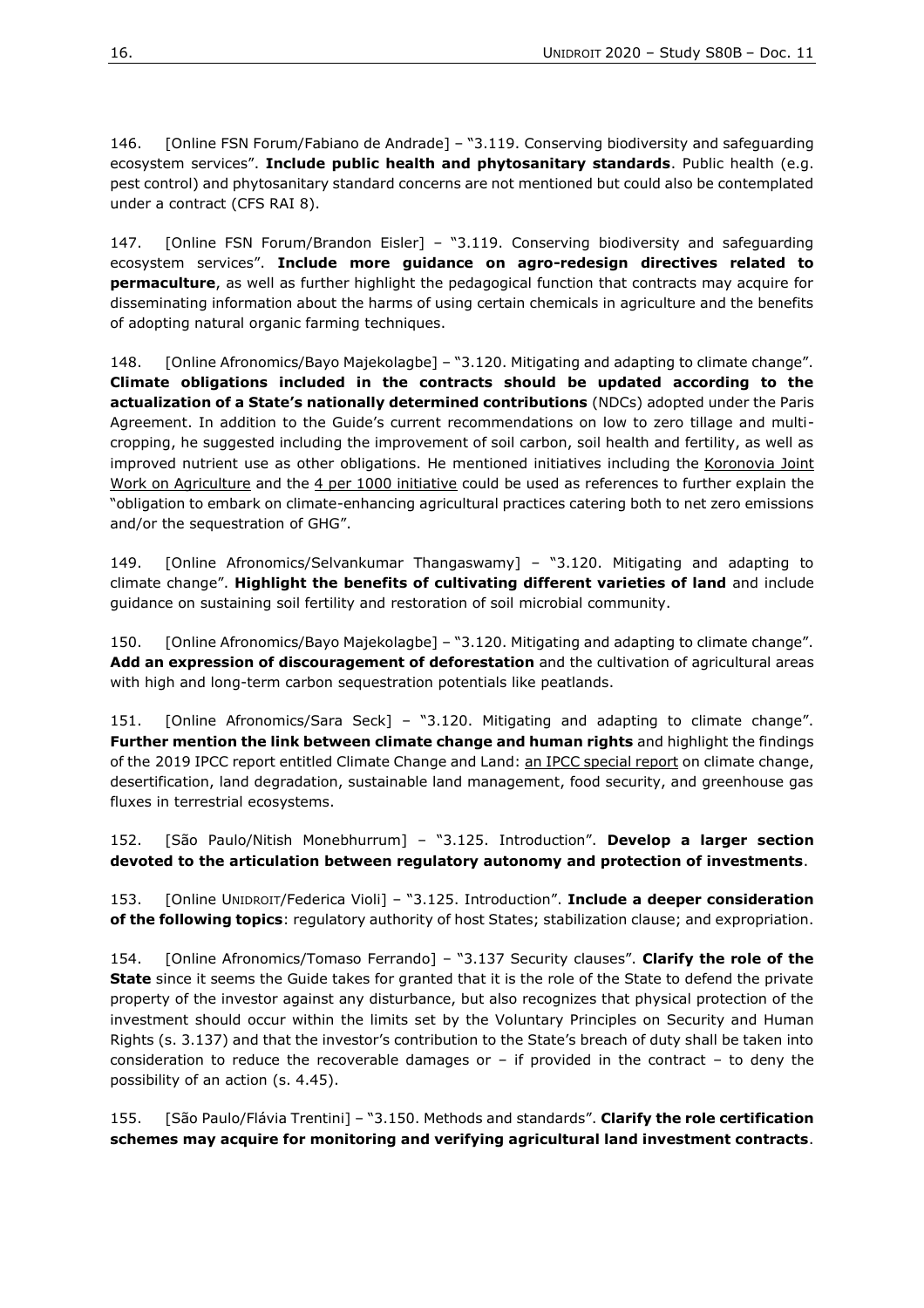156. [Online UNIDROIT/Caitlin Ryan] – "3.165. Mechanisms for sharing information". **Include an alternative method for sharing reports** in cases where people in rural communities may not have a good level of literacy and access to technology.

157. [Beijing/Yongmin Bian] – "3.169. Unauthorised disclosure". **Consider non-confidential information that is subject to protection according to domestic law.** While the ALIC Guide promotes transparency, documents containing certain types of information, even though not confidential, may nevertheless be subject to protection under domestic law and an investor shall not be in the position to disclose them, especially when a State-owned enterprise is involved.

## <span id="page-16-0"></span>**Contractual Non-Performance and Remedies** (Chapter 4)

158. [Online FSN Forum/Joanna Grammatiki] – "4.1. Overview". **Clarify what are the proposals and ideas for achieving cooperation between parties and stakeholders**.

159. [Online UNIDROIT/FIAN International] – "4.1. Overview". **Consider not focusing solely on "contractual non-performance" as the basis for remedies** since this may limit the access to remedy by affected communities or individuals, either because they are not contracting parties, or because the harm suffered does not refer to the object of the contract.

160. [Online UNIDROIT /José Manuel Schütt] – "4.14. Lack of or invalid contractual clauses". **Further explain rules of private international law or conflict of laws for those who may not be familiar with them**.

161. [Online Afronomics/Tomaso Ferrando] – "4.85. Introduction (Breaches and related remedies)". **Clarify why the ALIC Guide did not suggest the inclusion of a human rights' clause** allowing the State and the victims of human rights' abuses to immediately terminate a contract, noting this could be linked with the innovative proposal of a clause in favour of third-party beneficiaries.

# <span id="page-16-1"></span>**Transfer and Return** (Chapter 5)

162. (no recommendation received)

#### <span id="page-16-2"></span>**Grievance Mechanisms and Dispute Resolution** (Chapter 6)

163. [Online FSN Forum/Wei Yin] – "6.6. In general". **Reconsider the classification of dispute resolution mechanisms and their presentation order.** Grievance mechanisms can also be regarded as a kind of dispute resolution mechanism, both judicial and non-judicial.

164. [Online UNIDROIT/FIAN International] – "6.6. In general". **Advise contractors to prefer using state based quasi-judicial and judicial mechanisms** and to include a statement in their contracts to avoid corporate investors using their own mechanisms that may impede communities to access justice.

165. [Online FSN Forum/Yongmin Bian] – "6.13. Best practice". **Include more concrete case studies/examples to illustrate grievance mechanisms.**

166. [Online UNIDROIT/FIAN International] – "6.13. Best practice". **Mention that grievance mechanisms may include a gender-sensitive criteria** to verify that access to justice is adapted and appropriate to the needs of women including those who face multiple and intersecting forms of discrimination.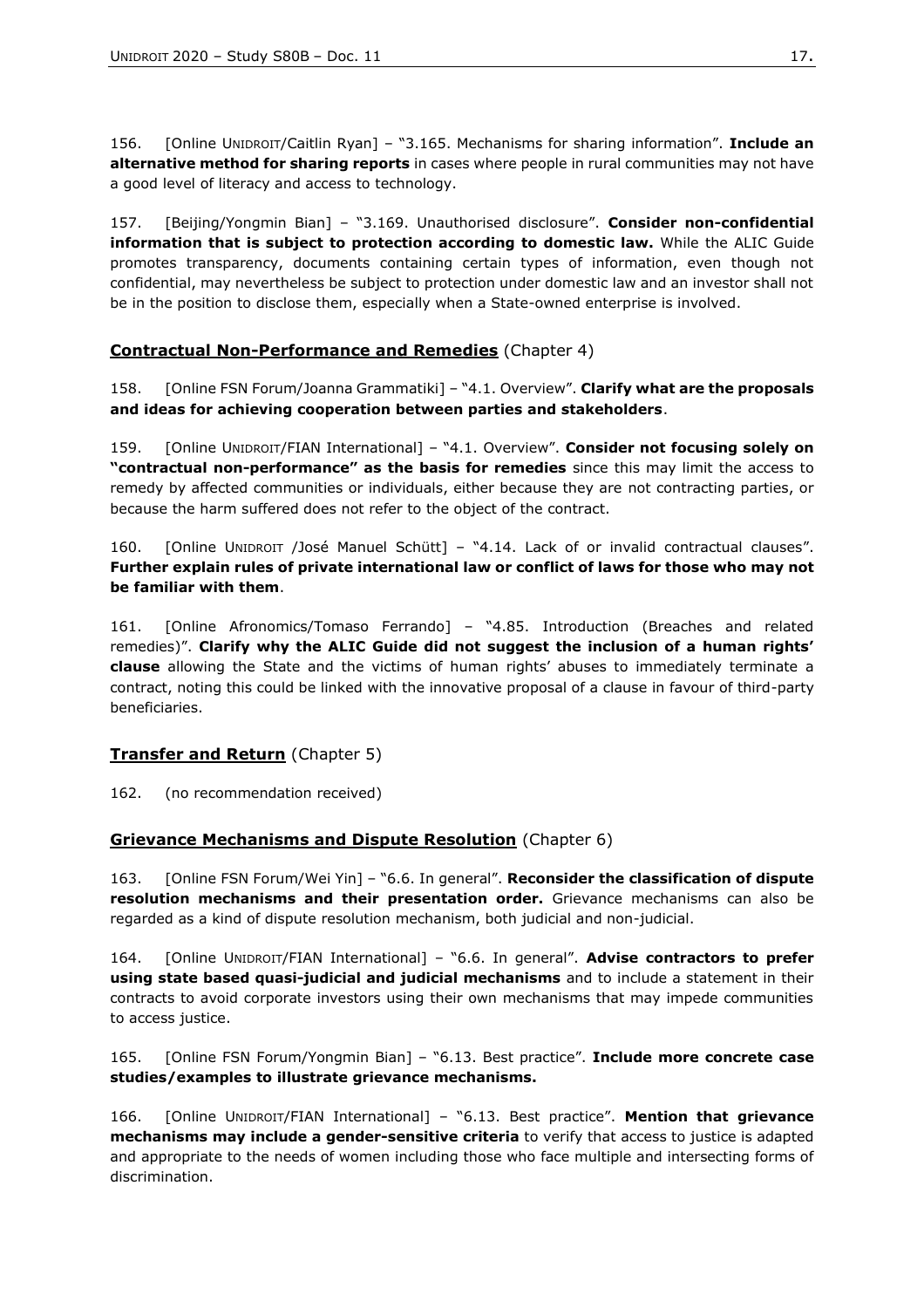167. [São Paulo/Nitish Monebhurrum] – "6.16. Introduction". **Include reference to the doctrine of "clean hands" and the inadmissibility of claims by investors**.

168. [São Paulo/Nitish Monebhurrum] – "6.16. Introduction". **Clarify the situation of "double hatting" of the host State**. Explain whether or not it should distinguish between the different functions of the State (grantor or/and regulator) when acting in non-performance with the contract, and to which extent its position may affect the outcome of the case.

169. [Beijing/Yuhua Li] – "6.21. Forums and non-party participation". **Include the role of the parent company in the dispute resolution**. It is unclear, in the ALIC Guide, whether the parent company should be able to invoke the dispute settlement clause in the case of international agriculture investments, noting international arbitration practice permits this.

170. [Beijing/Hongrui Chen] – "6.24. Consent outside of the contract". **Clarify whether public consultations should be required during the stage of contract drafting**.

171. [Online FSN Forum/Wei Yin] – "6.32. Mediation". **Include reference to the United Nations Convention on International Settlement Agreements Resulting from Mediation - Singapore Mediation Convention**.

172. [São Paulo/Nitish Monebhurrum] – "6.39. Special substantive aspects of treaty-based arbitration". **Explain the counter-claim possibilities in arbitration** and further elaborate on the implications of the umbrella clauses and not only present this topic in a footnote.

173. [Beijing/Hongrui Chen] – "6.40." **Address how stakeholders' rights can be protected during arbitrations that are conducted in private**.

#### <span id="page-17-0"></span>**Checklist of Issues** (Annex I)

174. [Nairobi/Elizabeth Gachenga] – **Include an annex of contract law aspects and various applicable laws within a particular jurisdiction**. The target audience of ALIC being legal counsels, perhaps an annex would be useful for the communities, to look at the contract law aspect and various applicable laws within a particular jurisdiction.

175. [Nairobi/Robert Kibugi] – **Include a checklist to ensure that all public law requirements are met**. Some bilateral investment treaties (BITs) freeze law related to labour and environment. These are among the dangers that investors may encounter and contracts may be nullified. Hence, some sort of checklist would be very useful to ensure that all public law requirements are met.

176. [Online FSN/Fabiano de Andrade] – **Include a summary by topic focusing on the different stakeholders**. To make the document a bit more "digestible" for readers, as it is quite long and complex, the inclusion of a summary with quick guidance by topic focusing on the different stakeholders could be developed, building on the checklist already prepared at the end of the draft, and including potential "model clauses".

#### <span id="page-17-1"></span>**Additional Resources** (Annex II)

177. [Online FSN/Yixin Xu] – **Include appendix with relevant national legislation**. Considering that ALIC's audience is international, it would be beneficial to have an appendix at the end showing the available online sources of relevant countries' national legislation.

178. [Online UNIDROIT/FIAN International] – Further take into account the policy guidance developed by the UN Committee on World Food Security (CFS) in terms of what investment is best